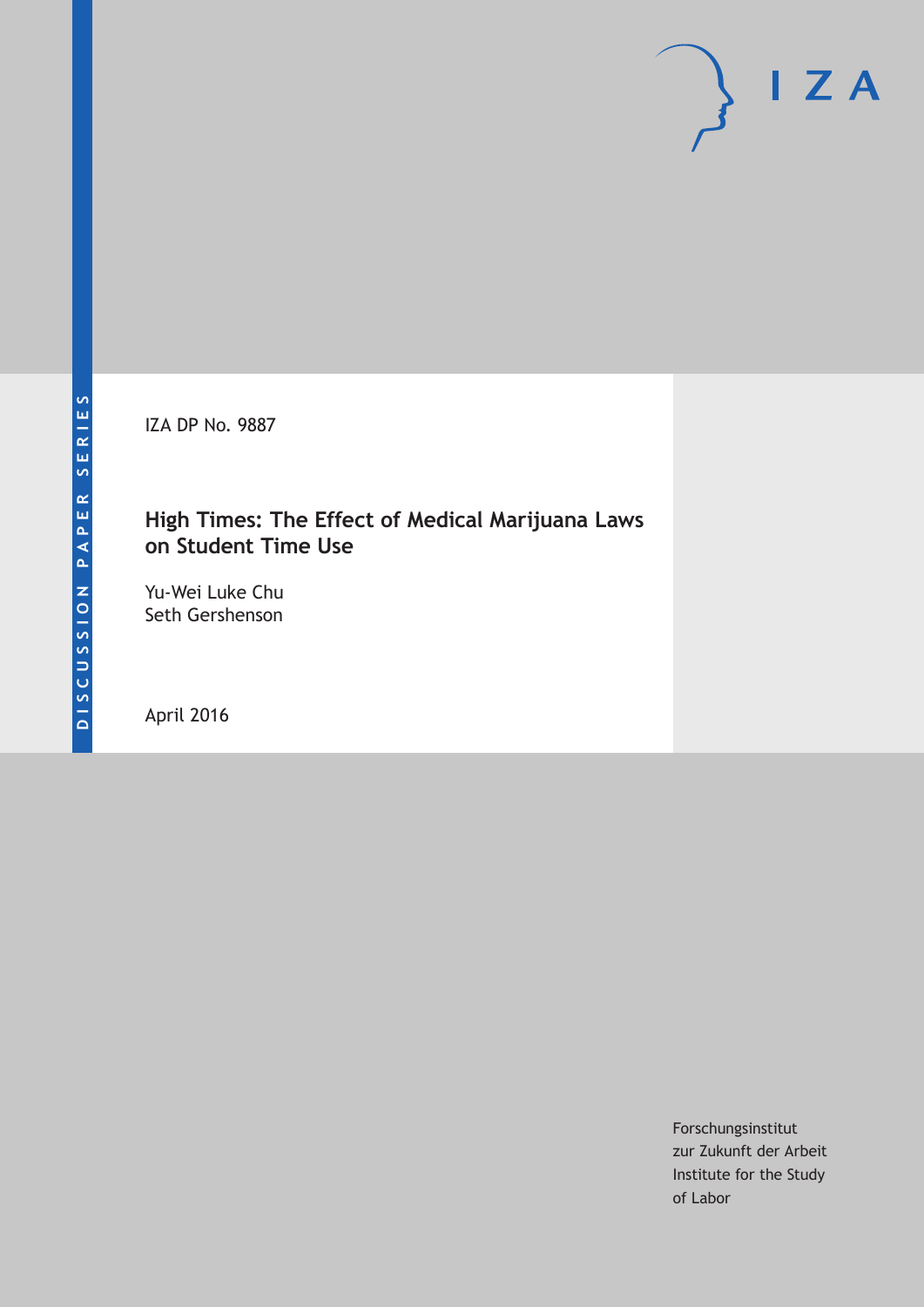# **High Times: The Effect of Medical Marijuana Laws on Student Time Use**

## **Yu-Wei Luke Chu**

*Victoria University of Wellington* 

### **Seth Gershenson**

*American University and IZA* 

## Discussion Paper No. 9887 April 2016

IZA

P.O. Box 7240 53072 Bonn **Germany** 

Phone: +49-228-3894-0 Fax: +49-228-3894-180 E-mail: iza@iza.org

Any opinions expressed here are those of the author(s) and not those of IZA. Research published in this series may include views on policy, but the institute itself takes no institutional policy positions. The IZA research network is committed to the IZA Guiding Principles of Research Integrity.

The Institute for the Study of Labor (IZA) in Bonn is a local and virtual international research center and a place of communication between science, politics and business. IZA is an independent nonprofit organization supported by Deutsche Post Foundation. The center is associated with the University of Bonn and offers a stimulating research environment through its international network, workshops and conferences, data service, project support, research visits and doctoral program. IZA engages in (i) original and internationally competitive research in all fields of labor economics, (ii) development of policy concepts, and (iii) dissemination of research results and concepts to the interested public.

IZA Discussion Papers often represent preliminary work and are circulated to encourage discussion. Citation of such a paper should account for its provisional character. A revised version may be available directly from the author.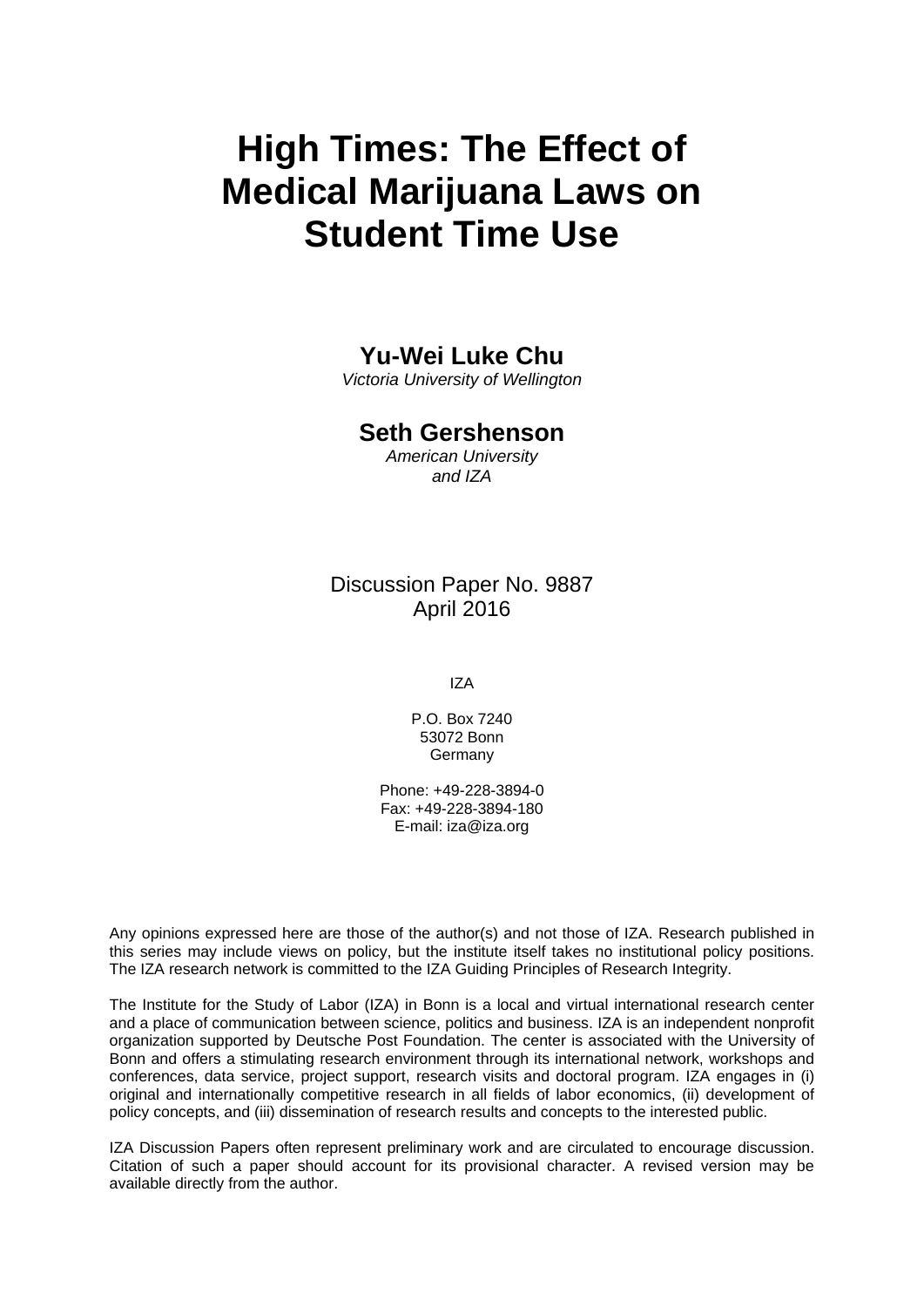IZA Discussion Paper No. 9887 April 2016

# **ABSTRACT**

## **High Times: The Effect of Medical Marijuana Laws on Student Time Use\***

Twenty-three states and the District of Columbia have passed medical marijuana laws. Previous research shows that these laws increase marijuana use among adults. In this paper, we estimate the effects of medical marijuana laws (MML) on secondary and postsecondary students' time use using time diaries from the American Time Use Survey. We apply a difference-in-differences research design and estimate flexible fixed effects models that condition on state fixed effects and state-specific time trends. We find that on average, part-time college students in MML states spend 42 fewer minutes on homework, 37 fewer minutes attending class, and 60 more minutes watching television than their counterparts in non-MML states. However, we find no effects of MMLs on secondary or full-time college students. These results provide evidence on the mechanisms through which marijuana use affects educational outcomes, young peoples' behavioral responses to MMLs (and reduced costs of obtaining marijuana), and that the impact of MMLs on student outcomes are heterogeneous and stronger among disadvantaged students.

JEL Classification: I18, K32, K42

Keywords: time use, medical marijuana, unintended consequences

Corresponding author:

 $\overline{a}$ 

Seth Gershenson School of Public Affairs American University 4400 Massachusetts Avenue, NW Washington DC, 20016-8070 USA E-mail: gershens@american.edu

<sup>\*</sup> The authors thank Stephen B. Holt for providing excellent research assistance. Any remaining errors are our own.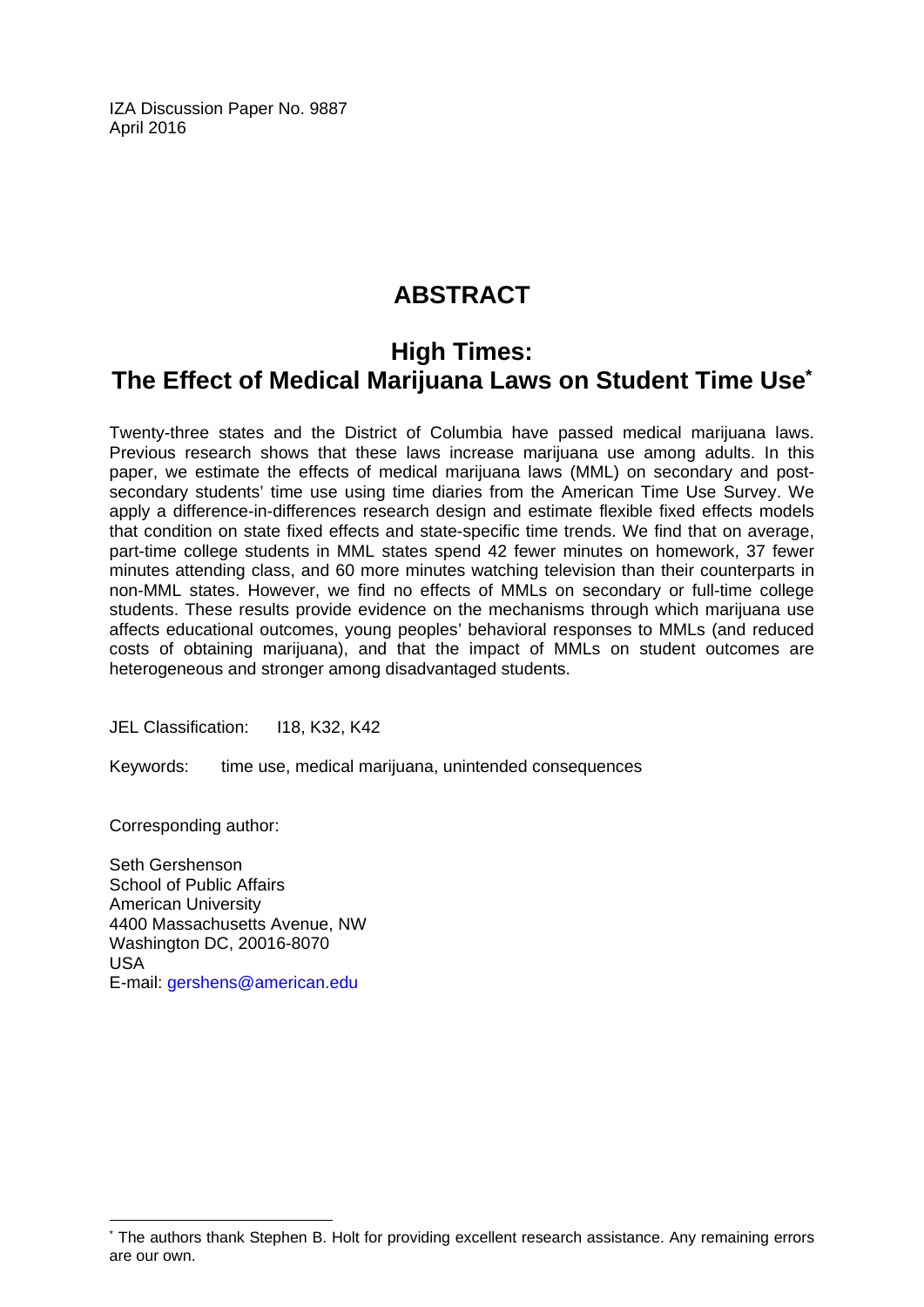*"I now have absolute proof that smoking even one marijuana cigarette is equal in brain damage to being on Bikini Island during an H-bomb blast."*

Ronald Reagan, 40th U.S. President.

#### **1. Introduction**

1

It is a popular belief that marijuana use causes poor educational performance, such as school dropout and truancy. Not only is there a strong correlation between marijuana use and low educational attainment, but medical research suggests that marijuana can affect motivation, attention, and cognitive abilities. However, empirical evidence on the causal link between marijuana use and educational outcomes is rather limited outside the laboratory. Despite significant policy implications, there are relatively few economic studies on the topic. Moreover, much of the extant literature relies on strong identification assumptions, and it is unclear to what extent the findings in prior research are driven by unobserved heterogeneity. A key difficulty in identifying the causal effect of marijuana use on educational outcomes is identifying arguably exogenous variation in marijuana consumption.

Over the past two decades, more than twenty U.S. states have passed medical marijuana laws (MMLs) that effectively allow patients to legally possess and use marijuana. Such laws are naturally controversial, as they have the potential to increase illicit marijuana use among non-patients. Large surveys such as the National Survey on Drug Use and Health (NSDUH) document a strong, positive correlation between MMLs and marijuana use (Wall et al. 2011; Cerdá et al. 2012). This correlation could be causal as MMLs lower non-patients' marginal cost of marijuana use through several channels. First, MMLs might increase non-patients' access to marijuana and lower the drug's real and/or shadow price (Salomonsen-Sautel et al. 2012; Thurstone, Lieberman, and Schmiege 2011; Anderson, Hansen, and Rees 2013). Second, MMLs could shift social attitudes toward marijuana use and decrease stigma or the perceived harm associated with its use (Khatapoush and Hallfors 2004). Finally, MMLs could cause law enforcement and the judicial system to take a more lenient approach to illegal marijuana use (GAO 2002; Eddy 2010). 1

Several recent studies provide evidence of a causal relationship and show that MMLs cause a 10–20% increase in marijuana use (Chu 2014, 2015; Wen, Hockenberry, and Cummings 2015). Somewhat surprisingly, the increase in marijuana use is concentrated among adults, as MMLs do not affect marijuana usage among juveniles (Wen, Hockenberry, and

<sup>&</sup>lt;sup>1</sup> In fact, cities like Denver, San Francisco, and Seattle, passed initiatives that either legalize marijuana or require authorities to make marijuana offenses 'the lowest law enforcement priority' (Eddy 2010).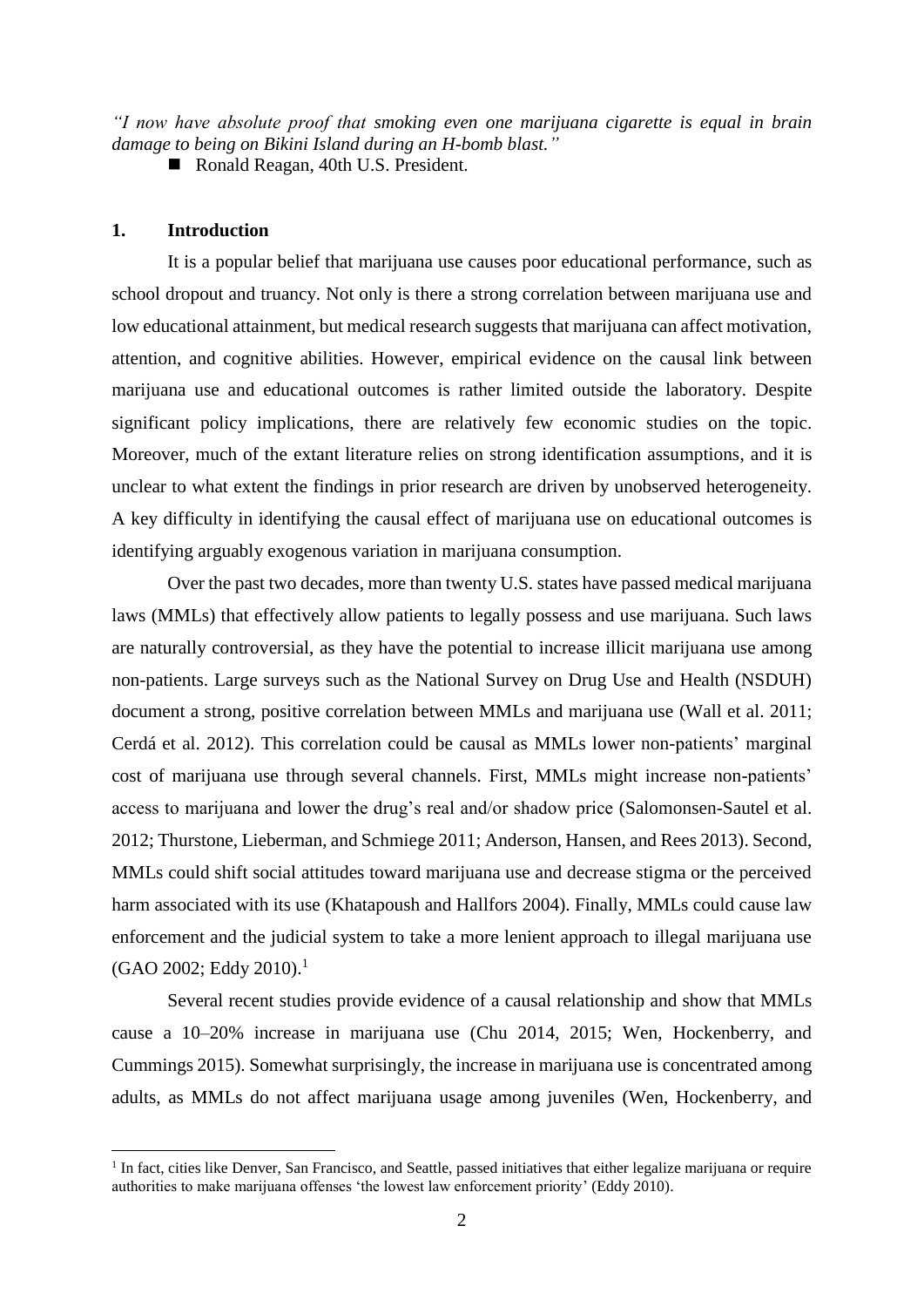Cummings 2015; Anderson, Hansen, and Rees 2015). A small but growing literature utilizes MMLs as a policy shock to study the effects of marijuana use on relevant health outcomes. For example, Anderson, Hansen, and Rees (2013) find that MMLs reduce alcohol consumption and traffic fatalities involving alcohol, suggesting that marijuana and alcohol are substitutes. Chu (2015) finds that marijuana is not a complement to cocaine and heroin, as the use of these drugs does not increase after the passage of MMLs. Powell, Pacula, and Jacobs (2015) show that medical marijuana states experience a relative decrease in opioid addictions and opioid overdose deaths. MMLs may affect behaviors as well, perhaps because marijuana use crowds out other activities or consumption. Anderson, Rees, and Sabia (2014) find that MMLs reduce suicide rates among younger men, and Sabia et al. (2015) find that MMLs reduce the prevalence of obesity.

The general finding that MMLs affect non-patients' marijuana use and health behaviors suggests that MMLs might affect educational attainment by changing students' behaviors. For example, the behavioral changes caused by MMLs documented in the previous literature might cause students to spend less time attending class and less time studying outside of class. We formally test these hypotheses, and, in doing so, provide novel evidence on the impact of MMLs on student behaviors both in and out of the classroom and contribute to our understanding of the causal relationship between marijuana use and behaviors associated with educational success. Specifically, we use time diary data from the nationally representative American Time Use Survey (ATUS) to estimate difference-in-differences time-use regressions that control for state fixed effects, state-specific time trends, and a variety of student and timediary covariates.

Consistent with extant evidence that MMLs do not affect juvenile drug use, we find no effect of MMLs on high-school students' time use. Effects on post-secondary students are negative, but appear to be heterogeneous and stronger among disadvantaged students. We find that MMLs only affect part-time college students, and the effects are particularly strong among traditionally underrepresented students. For example, among part-time college students, the decreases in homework and class time among black students are more than twice as large as those for white students. On an average day, after the passage of MMLs, part-time college students spend 42 fewer minutes doing homework and 37 fewer minutes attending class. Interestingly, these decreases were offset by increased time in an educationally unproductive activity: part-time college students' time spent watching television increased by about 60 minutes per day. When time is measured in terms of the proportion of non-sleep time, these effects are estimated to be around 4–5% of non-sleep time. Changes on the extensive margin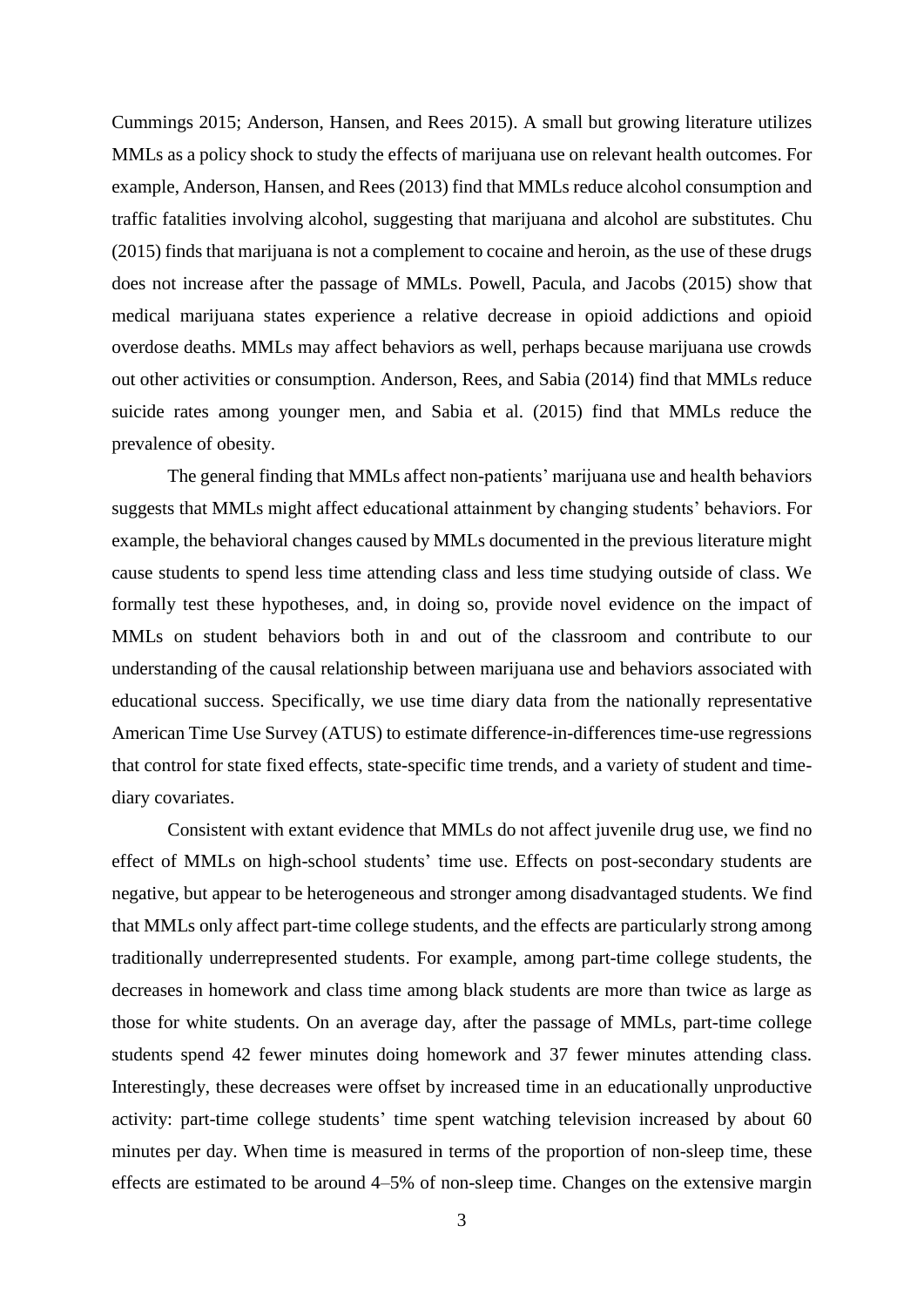contribute to the reduction in homework and in-class time, while the increase in television time occurs only on the intensive margin. Our findings suggest that marijuana use may harm educational outcomes among relatively disadvantaged students and are consistent with the results in Marie and Zölitz (2015), who find that university students' academic performance increased at Maastricht University after legal access to marijuana was removed, particularly that of relatively low-performing students. Moreover, our findings provide evidence on the mechanisms through which these effects may operate.

This research makes several contributions. First, this paper leverages a new identification strategy—the exogenous shock of MMLs—for detecting the effects of marijuana use on intermediate educational outcomes. Previous studies either use instrumental variables that are largely based on cross-sectional variation, or try to model individual heterogeneity econometrically, with Marie and Zölitz (2015) being a notable exception. In contrast, the current study exploits a more plausible source of exogenous variation in marijuana consumption. Second, students' behavioral responses to MMLs are of policy interest in their own right. The finding of stronger negative effects on the educationally productive activities of underrepresented, potentially disadvantaged groups is particularly relevant to discussions of inequality and the design of future education and health policies. Finally, while MMLs provide numerous benefits to the patients, unintended negative externalities associated with increased access to marijuana exist. Identifying and quantifying unintended consequences of public policy is paramount to conducting careful cost-benefit analyses and to improving future iterations of policies.

The paper proceeds as follows: Section 2 briefly describes the history of MMLs and what is known about the relationship between marijuana use and educational outcomes. Sections 3 and 4 describe the data and empirical strategy, respectively. Section 5 presents the results and section 6 concludes.

#### **2. Background and Literature Review**

#### *2.1 History of Medical Marijuana Laws*

In the late 1970s, many states began passing legislation that allowed the use of medical marijuana through research programs, but only a handful of states' research programs became operable due to strict federal restrictions (Pacula et al. 2002). In 1986, the Food and Drug Administration (FDA) approved Marinol, a prescription drug containing the same active ingredient, Delta-9-THC, as marijuana. However, taking oral medications could be difficult for patients suffering from severe nausea, a common symptom among AIDS and cancer patients.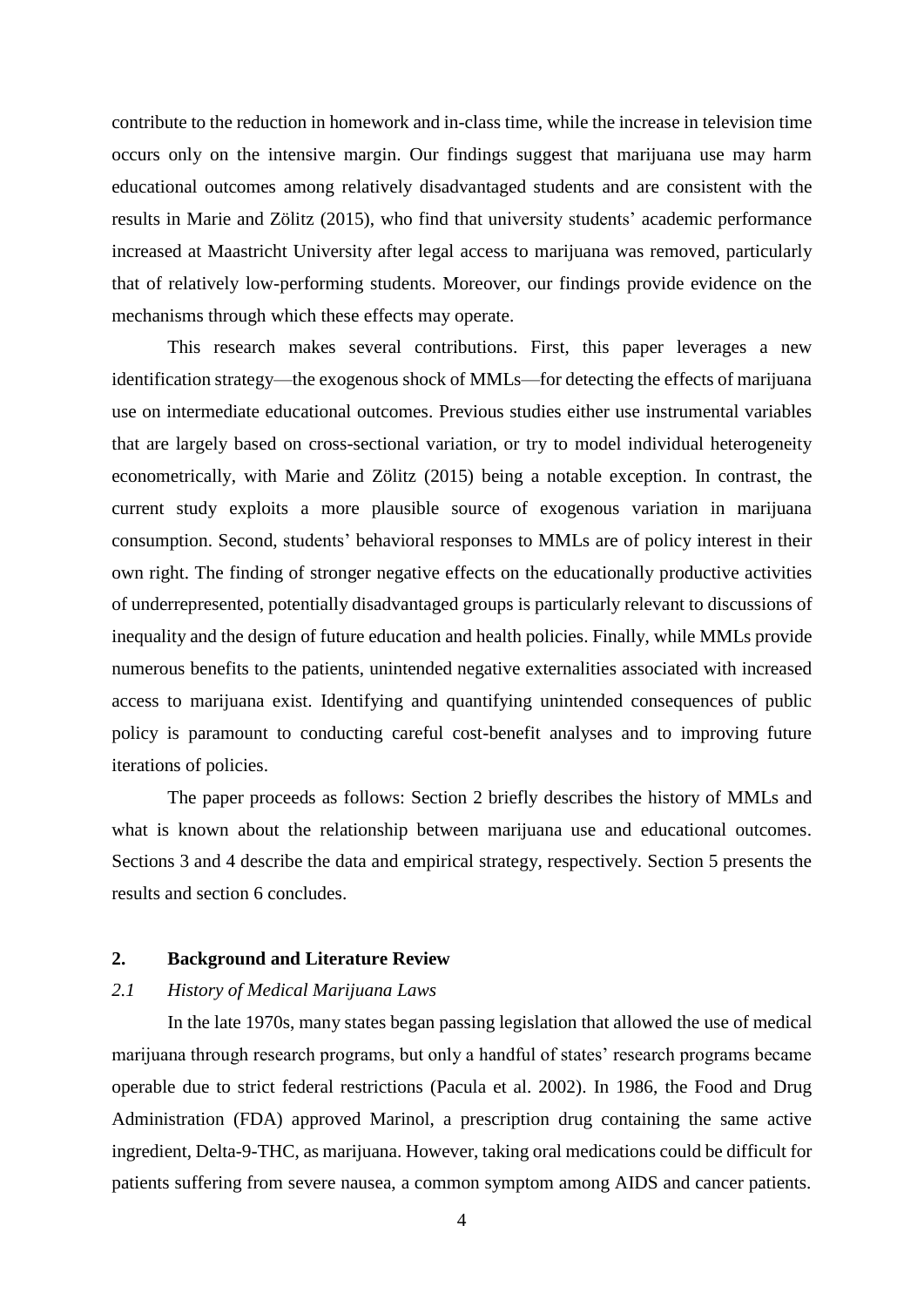In the late 1980s and early 1990s, smokable marijuana was discovered to benefit growing populations of AIDS and cancer patients. In 1996, California became the first state to pass a medical marijuana law allowing patients to legally use and possess marijuana. With growing positive medical evidence and lobbying by marijuana legalization advocacy groups, such as the National Organization for the Reform of Marijuana Laws (NORML), many states have since joined California in passing a new wave of medical marijuana legislation. As of 2014, 23 states and the District of Columbia have passed similar medical marijuana laws. States with effective medical marijuana laws, and the years they passed, are summarized in Table 1.

These laws permit patients with legally designated diseases and syndromes to use marijuana as a means of treatment. The designated symptoms and conditions typically include AIDS, anorexia, arthritis, cachexia, cancer, chronic pain, glaucoma, migraines, persistent muscle spasms, severe nausea, seizures, and sclerosis. Patients can legally possess marijuana up to a fixed amount that varies by state. Since these medical marijuana laws do not change the criminal status of marijuana, only legal patients can be exempted from state penalties. To become a legal patient, individuals need a recommendation from a physician. $2$  In most states, legal patients also need to register with the state medical marijuana program and obtain a medical marijuana card.<sup>3</sup> The number of registered patients was quite small before 2009, but has increased dramatically in recent years. For example, Colorado passed its medical marijuana law in 2001 and had only 5,051 registered patients in January 2009. By January 2010, however, the number of registered patients had increased more than 2,000 percent in just one year to 118,895. An estimate from ProCon.org (2016) suggests that there are about 1.2 million legal patients in 2016, or about 0.8% of the total population of medical marijuana states.

Medical marijuana laws passed prior to the Obama administration generally do not authorize marijuana dispensaries in order to conform to federal classification of marijuana as a Schedule I drug. To overcome the supply issue, these laws allow for home cultivation. Patients can grow for their own and for other patients' use on a not-for-profit basis. Marijuana dispensaries with grey legal status still exist, however. The prevalence of dispensaries largely depends on the attitude of local governments and the actions of local law enforcement, which could change from time to time. In 2007, New Mexico became the first state to pass a medical marijuana law with a provision to license production and distribution at the state level, but the

<u>.</u>

<sup>2</sup> Federal law does not allow physicians to 'prescribe' marijuana.

<sup>3</sup> California created a registration program in 2004, but registration is voluntary. Maine passed an amendment in November 2009 that created a registration program, but it remains voluntary. Washington does not have a registration program. Notice that, in some states, such as Colorado and Nevada, patients who do not join the registry and are arrested for marijuana charges may argue an "affirmative defense of medical necessity."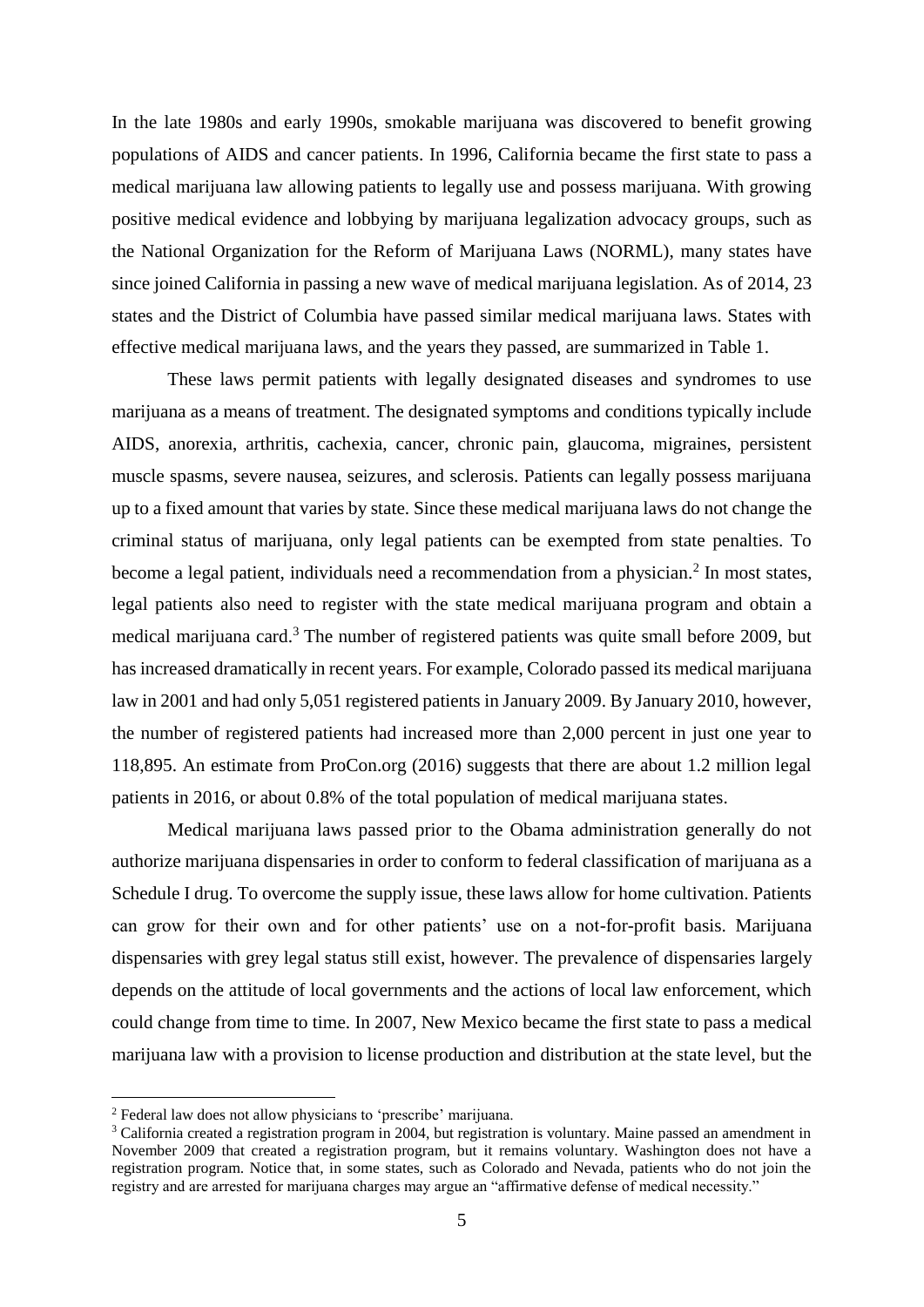first state-licensed marijuana provider in New Mexico was not approved until March 2009.<sup>4</sup> In 2009, the Obama administration announced that the federal government would no longer seek to arrest medical marijuana users and suppliers so long as they conformed to state laws (Mikos 2011). This statement largely resolved the legal dispute between state and federal governments. As a result, laws and amendments now regulate dispensaries, and both the numbers of registered patients and dispensaries have increased significantly since then.

#### *2.2 Marijuana Use and Educational Outcomes*

<u>.</u>

Strong correlations between marijuana use and educational outcomes such as school dropout and truancy are well documented (e.g., Lynskey and Hall 2000; Macleod et al. 2004). On the one hand, such associations may be causal, owing to changes in motivation, cognitive ability, and other psychological effects of marijuana use. Numerous laboratory experiments find that marijuana users exhibit lower motivation and cognitive impairment (Foltin et al. 1989; Musty and Kaback 1995; Lane et al. 2005; Griffith-Lendering et al. 2012; Shannon et al. 2010; Randolph et al. 2013; Wetherell et al. 2012; Bolla et al. 2005; Verdejo-Garcia et al. 2007; Whitlow et al. 2004). Heavy marijuana use is also associated with depression (Degenhardt, Hall, and Lynskey 2003). Moreover, many recent studies utilize magnetic resonance imaging (MRI) to show brain abnormalities among marijuana users (Price et al. 2015; Wesley, Hanlon, and Porrino 2011; Batalla et al. 2014; Vaidya et al. 2012; Gilman et al. 2014; Raver, Haughwout, and Keller 2013; Filbey et al. 2014; Bolla et al. 2005). Some evidence suggests that the impacts of marijuana use on the brain could be permanent, and brain abnormities can be found even among casual and abstinent users (Raver, Haughwout, and Keller 2013; Bolla et al. 2005; Gilman et al. 2014).

On the other hand, the correlation might be spurious and driven by individual heterogeneity. Most of the laboratory experiments mentioned above are not randomized control experiments. Due to ethical issues, researchers cannot randomly assign marijuana use to experiment subjects, and instead recruit volunteer marijuana users as experiment subjects. It is unclear to what extent the psychological effects found in the medical literature are indeed causal. For example, Denson and Earleywine (2006) suggest that some marijuana use may be self-medication, and marijuana users generally have less depressed moods than nonusers. Weiland et al. (2015) point out that in many previous studies marijuana users are observably

<sup>4</sup> Dispensaries are considered to be legally protected in California (Senate Bill 420, 2003) and Colorado; their laws do recognize the existence of dispensaries even though they are silent as to their legality (Pacula, Boustead, and Hunt 2014; Pacula et al. 2015).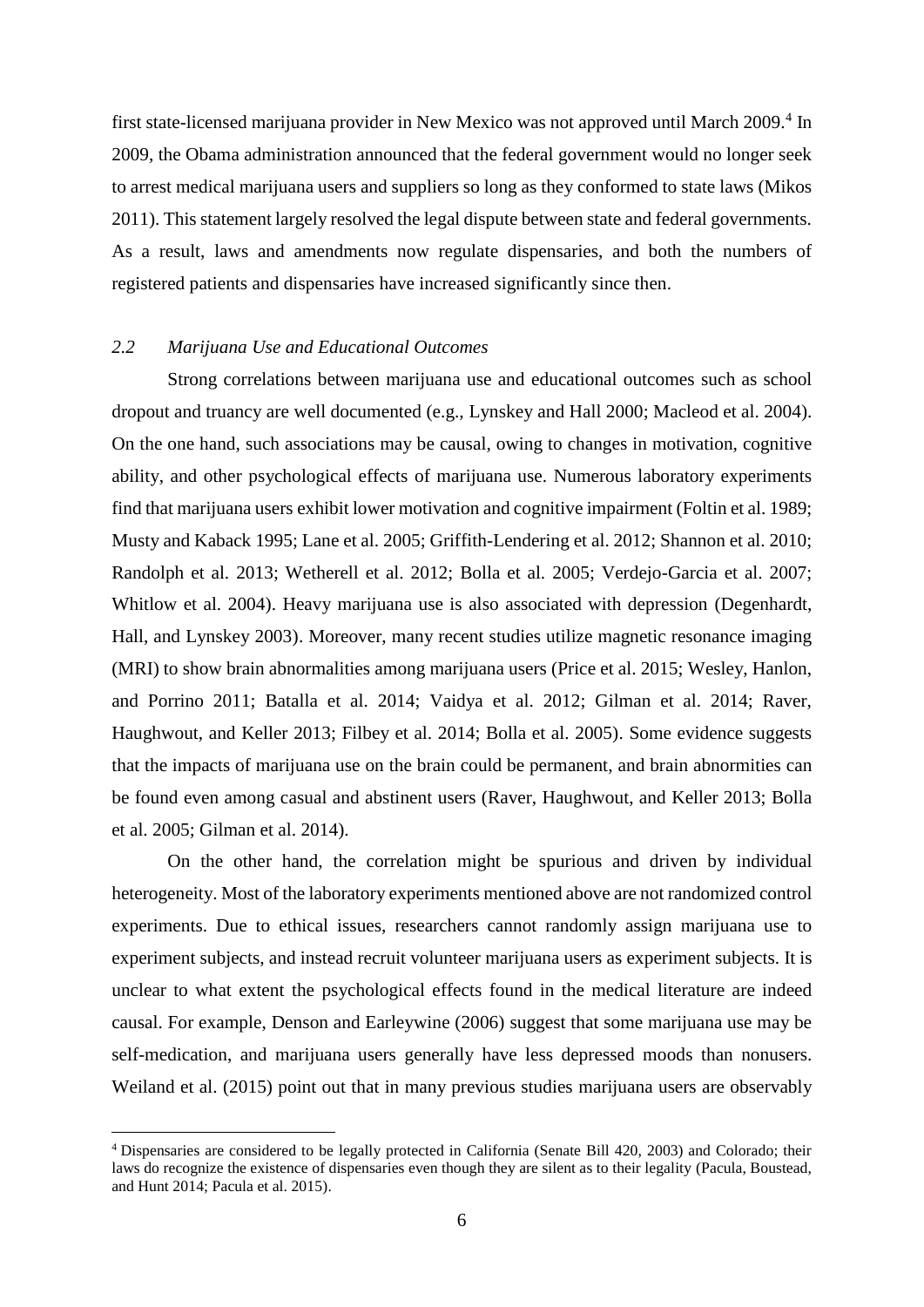different from nonusers in terms of alcohol use and along several other dimensions, and the researchers find no association between marijuana use and standard MRI brain shape measurements after carefully controlling for alcohol use, gender, age, and other variables. Filbey et al. (2014) also point out that current MRI evidence is largely correlational, and longitudinal studies that can trace changes over time are needed to determine causality. In addition, peer behaviors appear to affect marijuana use (Gaviria and Raphael 2001; Duarte, Escario, and Molina 2009). Thus, poor academic performance among marijuana users could be a result of social interaction and self-selection into low-achieving peer groups. A final concern in this literature is reverse causality, as Sander (1998) and Zimmerman and Schmeelk-Cone (2003) suggest that school performance may affect marijuana initiation and usage.

Perhaps due to a general lack of plausible exogenous variation, only a handful of studies have attempted to determine the causal association between marijuana use and educational attainment. Most research uses instrumental variables and simultaneous equation models to address endogeneity problems (Chatterji 2006; Roebuck, French, and Dennis 2004; Yamada, Kendix, and Yamada 1996; Bray et al. 2000; Duarte, Escario, and Molina 2006). For example, state beer taxes, marijuana and cocaine prices, marijuana penalties, and de-penalization status have been used as instruments for marijuana use. Some research also relies on econometric modelling to control for individual heterogeneity (van Ours and Williams 2009; Duarte, Escario, and Molina 2006; Roebuck, French, and Dennis 2004). The literature finds evidence of a negative causal link between marijuana use and education attainment. However, these conclusions should be treated with caution, as the identification in these studies tends to rely on strong assumptions. For example, the instruments are generally weak and arguably endogenous. McCaffrey et al. (2010) shows that estimates are sensitive to different control variables and propensity score weights, suggesting that unobserved heterogeneity remains an important factor. Moreover, medical research utilizing data on twins finds no causal effects of marijuana use on educational attainment (Grant et al. 2012; Bergen et al. 2008; Verweij et al. 2013). A recent exception to this critique is Marie and Zölitz (2015), who use a difference-indifferences strategy to estimate the effect of a policy that removed college students' legal access to marijuana. The authors find that student performance at Maastricht University increased after legal access was removed, that this effect was driven by younger university students, and provide suggestive evidence that these improvements were due to increased understanding of material rather than changes in students' effort provision.

We contribute to this literature by investigating the channels through which access to marijuana might affect educational achievement and attainment. Specifically, we provide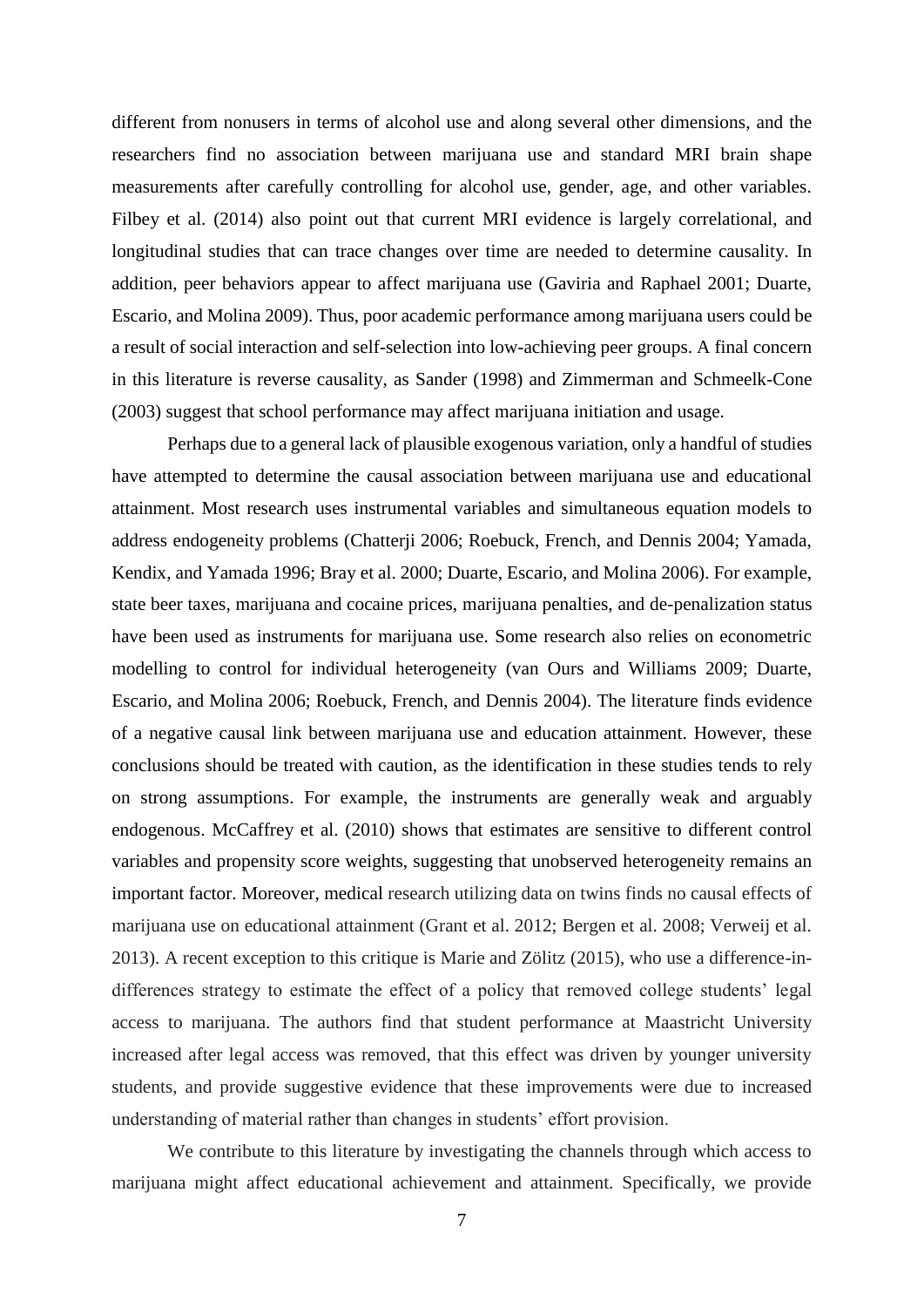reduced-form evidence on the causal effect of MMLs on student behaviours associated with educational success. Intuitively, MMLs might increase marijuana use among secondary and post-secondary students by reducing the costs associated with procuring and using marijuana. We therefore estimate MMLs' effects on time spent studying and watching television, both which might influence educational achievement and attainment (Jacob 2002; Kalenkoski & Pabilonia 2014), as studying is an input in the education production function and television viewing crowds out other more educationally productive activities.

#### **3. Data**

1

The current study examines the effect of medical marijuana laws on secondary and postsecondary students' time use, which captures behavioral responses to the laws that are of interest in their own right, but also a potential mechanism through which medical marijuana laws might affect educational achievement and attainment. Prevailing social attitudes towards how individuals spend their time likely influence responses to traditional survey questions, a phenomenon known as *social desirability bias* (Grimm 2010). Accordingly, retrospective time diaries likely yield more accurate measures of students' non-school time use (Juster & Stafford 1991). We therefore analyze time diaries collected by the American Time Use Survey (ATUS).

The ATUS is a nationally representative survey that has been administered annually since 2003 by the Bureau of Labor Statistics. The ATUS collects a 24-hour retrospective time diary from one individual aged 15 or over per household from a subset of the Current Population Survey (CPS) sampling frame and links each diary to socio-demographic household data from the CPS. The analytic sample of almost 15,000 time diaries is restricted to respondents who self-reported being enrolled in high school or college at the time of completing the time diary, for whom basic demographic variables are observed.<sup>5</sup> Because weekends and certain demographic groups and months are oversampled by the ATUS, all subsequent analyses are weighted by person-day weights that account for unequal probabilities of selection across households, months, and days of the week. The person-day nature of the sampling weights reinforces the fact that time diary surveys sample both individuals and calendar days.

Table 2 summarizes the students who comprise the three analytic samples of the three populations of interest: high school students, full-time college students, and part-time college

 $5\,$  We use diaries from the full calendar year, including summer months. However, as shown in Table 7, the main results are robust to using only diaries completed during the traditional academic year (September – May).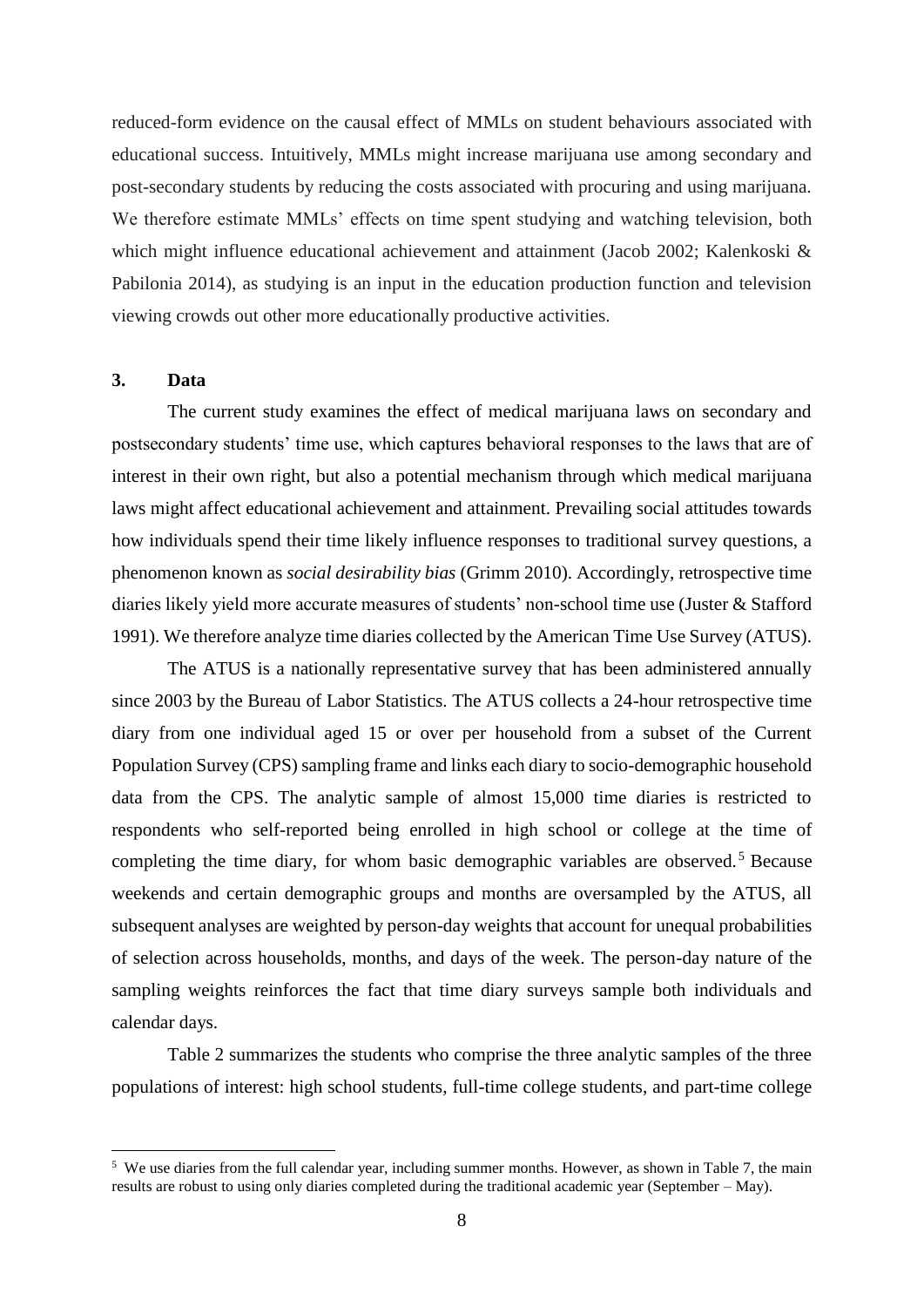students. The first set of statistics summarize students' participation in three activities, homework, classes, and television viewing, on both the intensive and extensive margins. First, on average, full-time college students perform about 1.5 hours of homework per day, which is about twice as much time spent by either high school or part-time college students. Daily average homework time is significantly larger for students who engage in at least some homework on the diary day for all three types of students, and this increase is reflected in the daily participation rates: only about 40 percent of high school and full-time college students, and 27 percent of part-time college students, performed any homework on the diary day. On both the intensive and extensive margins, full-time college students spend more time on homework than the other types of students. However, while high school students are more likely to participate in homework than part-time college students on a given day, conditional on participating in homework, part-time college students spend about 50 more minutes per day than high school students. This could be because part-time college students have more compartmentalized schedules, where some days are allocated to classes and coursework while other days are allocated to childcare or participation in the labor market. Second, high school students spend significantly more time in class, and are more likely to spend any time in class, than college students. Similarly, full-time college students spend more time in class, and are more likely to spend any time in class, than part-time college students. Intuitively, these differences are due to systematic differences in school schedules between types of students. Finally, television viewing habits are fairly similar across the three student groups. Television viewing is common among students, as 70 to 76 percent of students watch at least some television on any given day and when they did, they averaged more than two hours of television time.

The remainder of table 2 summarizes the demographic composition of the analytic samples. The sexes are evenly represented in high school, but females outnumber males in college. The latter is consistent with the emerging gender gaps in college enrollment and completion that favor females (Bailey & Dynarski 2011). There is also an intuitive age gradient, as college students are older than high school students and part-time college students are older than full-time college students. Again, the latter is consistent with nationwide trends in college going, as are the subtle differences by race.

#### **4. Econometric Model**

We implement a difference-in-differences style identification strategy by estimating linear regressions of the form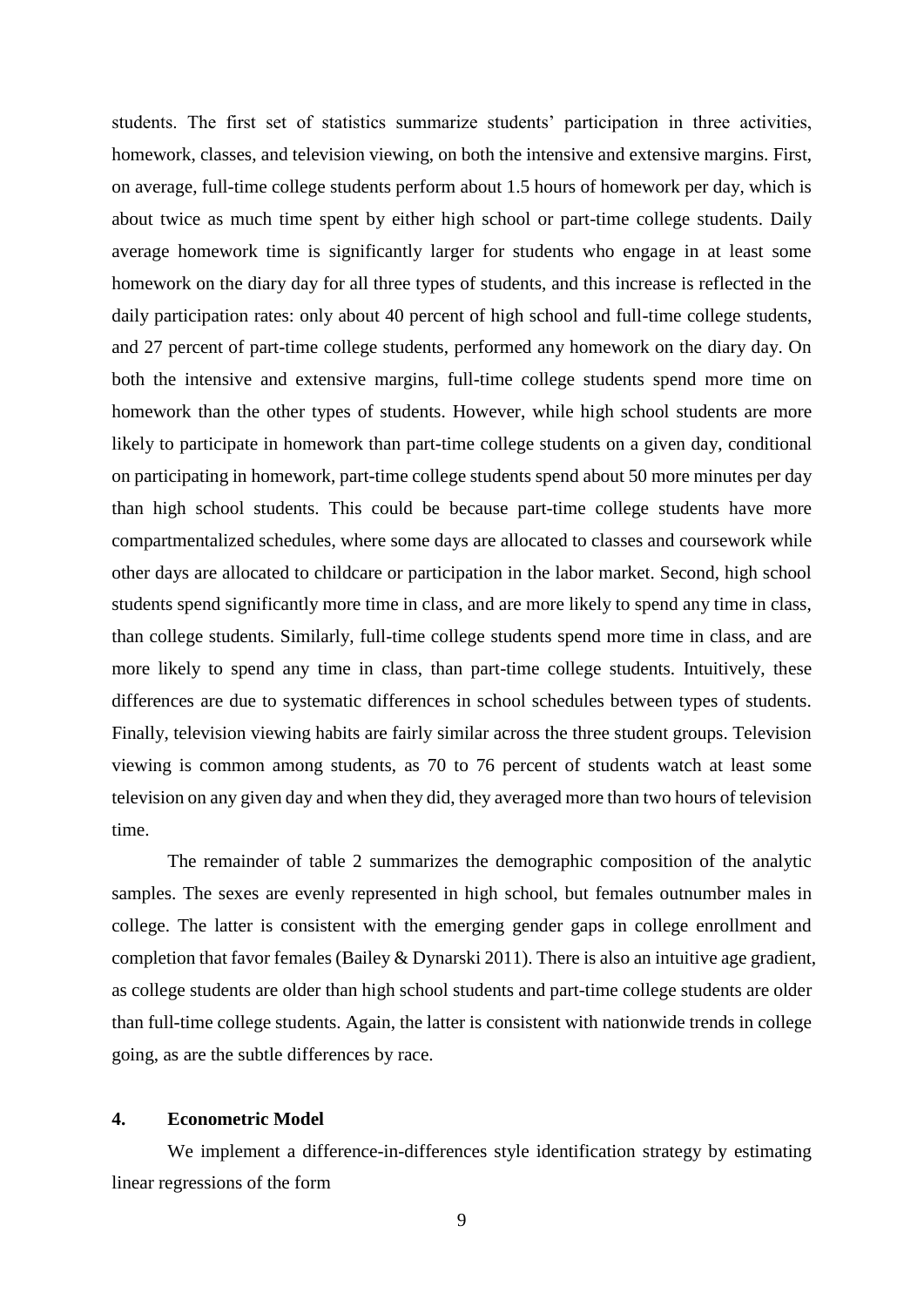$$
Time_{ist} = \tau MML_{st} + \beta X_{ist} + \delta_t + \theta_s + \gamma t \theta_s + \varepsilon_{ist},
$$
\n(1)

where *Time* is a measure (in minutes) of the time that respondent *i* spent on a particular activity on the diary day; *MML* is a binary indicator equal to one if state *s* had a medical marijuana law in effect in year *t*, and zero otherwise;<sup>6</sup> *X* is a vector of observed respondent, diary, and timevarying state characteristics; *θ* and *δ* are state and year fixed effects (FE), respectively; and *ε* is an idiosyncratic error term.<sup>7</sup> The parameter of interest is  $\tau$ , which represents the impact of state MMLs on average daily student time use. Standard errors are clustered by state, to make statistical inference robust to heteroskedasticity and serial correlation within states over time, as the treatment occurs at the state level.

The critical identifying assumption necessary to give OLS estimates from a differencein-difference research design a causal interpretation is the parallel trends (i.e., common slopes) assumption. Intuitively, this means that after controlling for level differences between states with the state FE, time use in both treated (MML) and control (non-MML) states was trending similarly. However, if unobserved secular trends jointly determined both time use and states' adoptions of MMLs, the OLS estimates from a fixed effects regression will be biased. Accordingly, we augment equation (1) in two ways to test and relax the parallel trends assumption. First, equation (1) conditions on state-specific linear time trends  $[\gamma t\theta_s]$  in equation (1)]. This explicitly relaxes the parallel trends assumption by allowing each state, regardless of treatment status, to follow its own linear time trend (e.g., Wooldridge, 2010). The resulting estimator identifies state-specific departures from trend in response to the passage of MMLs. Second, we estimate an event-study version of equation (1) that includes binary indicators for policy leads and lags. Intuitively, this allows us to test for "effects" of MMLs before they were passed. Should such "effects" be observed, this is evidence of differential, pre-existing trends

<u>.</u>

<sup>&</sup>lt;sup>6</sup> One potential concern with the binary MML indicator is that there is potential heterogeneity across state legislations (e.g., whether or not the state allows dispensaries) (Pacula et al. 2015). However, Chu (2015) and Wen, Hockenberry, and Cummings (2015) find little evidence that such differences are practically important. Moreover, it is difficult to distinguish differences in laws from regime/time effects, as most MMLs allowing for dispensaries were passed after 2008 and only a handful of states enacted any specific type of MML at a given time. Therefore, we maintain the conventional assumption of a homogenous treatment to maintain power and avoid bias in the standard errors due to a small number of treatment groups (Conley and Taber 2011).

<sup>&</sup>lt;sup>7</sup> OLS estimates of linear time-use regressions are preferred despite the "pile-up" at zero inherent in daily time use data for two reasons. First, Stewart (2013) shows that OLS estimates are more robust than Tobit estimates when daily non-participation is caused by measurement error attributable to time diary surveys' sampling of days. Second, the linear model facilitates the inclusion of state fixed effects and state-specific linear time trends that aid in identification. Because MMLs are not uniformly enacted on January 1st and the ATUS records the specific date of the time diary, we adjust the MML indicator to equal one if and only if the MML was in effect at the time of respondent *i*'s time diary. For example, an individual surveyed in January of year *t* would not be considered treated if the MML was enacted in May of year *t*.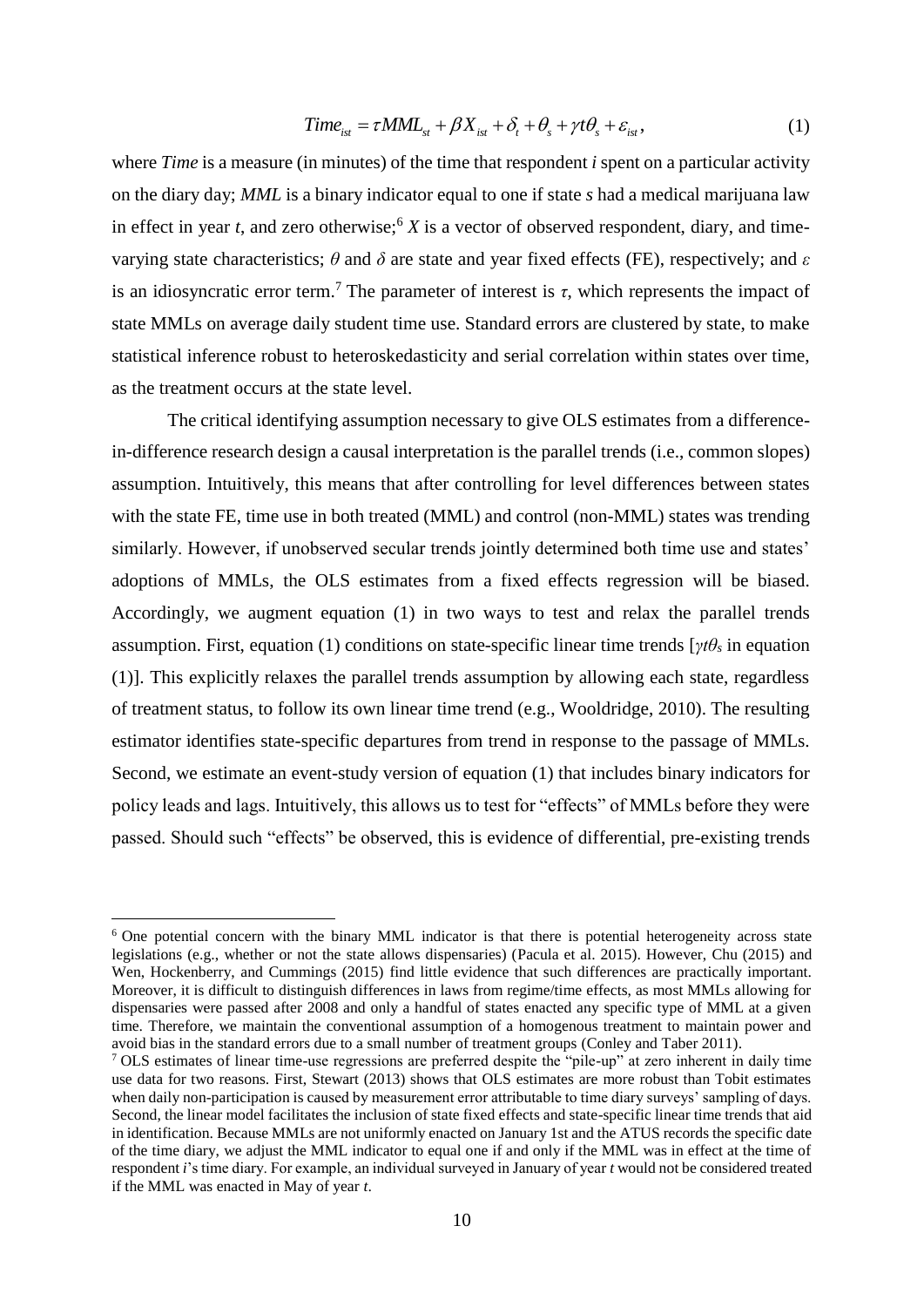in MML states. Together, the state time trend and event study sensitivity analysis will provide evidence of the credibility of our estimates of the causal effect of MMLs on students' time use.

#### **5. Results**

Table 3 presents baseline estimates of *τ*, which represent MMLs' impacts on daily time use, from equation (1). We estimate the model separately for three types of students: high school students, full-time college students, and part-time college students. Each panel of table 3 reports the estimated impact of MMLs on daily minutes spent in one of three activities: studying and homework outside of school (upper panel), time in class or at school (middle panel), and television viewing (lower panel). For each student category, we present estimates from two specifications: First, we estimate a parsimonious specification that only includes indicators for marijuana legalization and decriminalization, state fixed effects, state-specific linear time trends, and controls for the date of the time diary (i.e., year, month, and day of week fixed effects). Second, we estimate an extended specification that also controls for students' socio-demographic backgrounds. Thus each cell of table 3 reports the estimated effect of MMLs from a unique regression.

Columns 1 and 2 of table 3 show that there is no significant effect of MMLs on high school students' time use, as the estimates are relatively small in magnitude and not statistically significant at traditional confidence levels. This is unsurprising, as the extant literature finds no evidence that MMLs affect high school students' marijuana use. However, the impact of MMLs on college students' time use varies by students' enrollment status. Specifically, columns 3 and 4 estimate the models for full-time college students while columns 5 and 6 do so for part-time college students. Like the case of high school students, the estimates in columns 3 and 4 provide no evidence of an effect of MMLs on full-time college students' time use. This might be because most full-time college students transition directly to college from high school and thus behave similarly (Radford, Cominole, & Skomsvold 2015).

In contrast, columns 5 and 6 report large, statistically significant effects of MMLs on part-time college students' time use. The point estimates suggest that on an average day, after the passage of MMLs, part-time college students spend about 42 fewer minutes on homework and 37 fewer minutes attending class. These estimates are strongly statistically significant and represent increases of more than 100% relative to the average time spent in these activities prior to the passage of MMLs. Interestingly, these decreases in time spent in educationally productive activities are almost entirely offset by statistically significant increases in time spent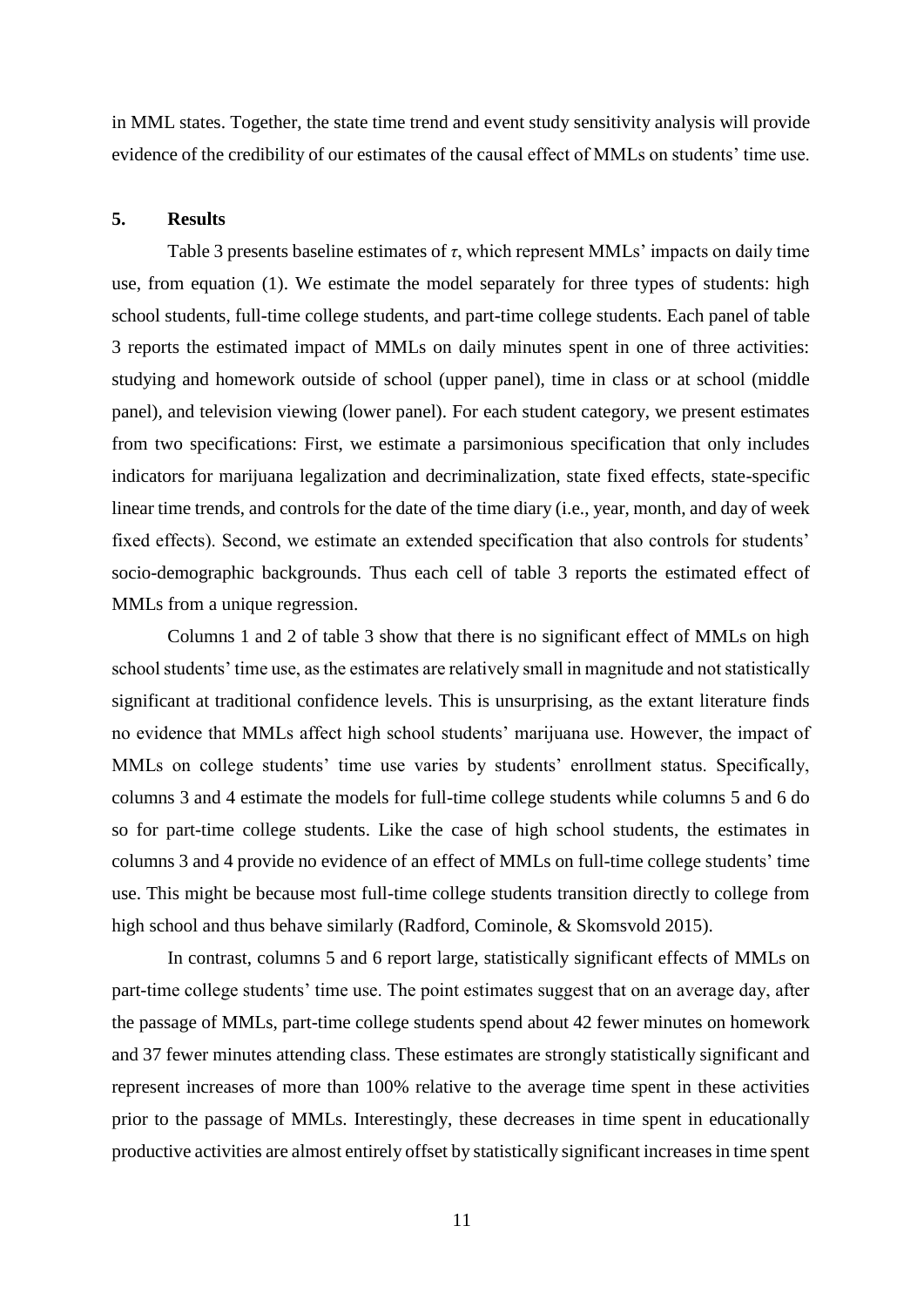watching television.<sup>8</sup> These estimates are robust to the inclusion of a rich set of student-level socio-demographic control variables.

The differences between full-time and part-time college students documented in table 3 are intuitive. Marijuana usage rates, especially heavy use rates, are lower among full-time college students than among their similarly aged peers. For example, the Monitoring the Future survey shows that in 2014, among people who were one to four years beyond high school, the rate of daily marijuana use was about twice as high for non-college goers (10.8%) as for fulltime college students (5.9%) (Johnston et al. 2015). Compared to full-time college students, part-time college students tend to be lower performing and of lower socioeconomic status. Data from the National Center for Education Statistics (NCES) suggests that part-time college students are more likely to be Hispanic, first-generation college goers, and to come from lowincome families (Chen 2007). If marijuana usage indeed has negative effects on educational outcomes that are larger for lower-performing students, as found in Marie and Zölitz (2015), we would expect that the academically weaker, socioeconomically disadvantaged, first generation, and traditionally underrepresented students who are more likely to be part-time college students are more susceptible to the harmful effects of marijuana. This hypothesis is consistent with our finding that MMLs affect time use only among part-time college students. We therefore restrict our attention to part-time college students in all subsequent analyses.

To further investigate whether MMLs disproportionately affect traditionally underrepresented students, we estimate the baseline model separately by student race and ethnicity, as college enrollment, persistence, and completion rates for white students are significantly higher than those for black and Hispanic students (e.g., Kane 2004).<sup>9</sup> Similarly, we examine whether the effects of MMLs vary by gender, because women now complete college at substantially higher rates than men (Bailey & Dynarski, 2011), and the rate of daily marijuana use among 19- to 30-year-olds was about twice as high for males (10.8%) as for females (5.9%) (Johnston et al. 2015). Indeed, Marie and Zölitz (2015) find that the effects of access to marijuana on academic achievement differ by gender.

Columns 1, 2, and 3 in Table 4 estimate the model separately for white, black, and Hispanic students, respectively. Column 1 shows that the results for white students are quite

<sup>&</sup>lt;sup>8</sup> This is consistent with the hypothesis that television viewing displaces time spent reading (Schmidt & Anderson 2007). The implicit assumption that television viewing is not an educationally productive activity is based on the fact that entertainment programming constitutes the majority of young adults' television viewing (Schmidt & Anderson 2007) and most educational programming is aimed at children less than 5 years of age (Huston, Bickham, Lee, & Wright 2007; Schmidt & Anderson 2007).

<sup>9</sup> We do not test for heterogeneity by socioeconomic status because household income could be reported for the student's household, and this is particularly likely for older, part-time students.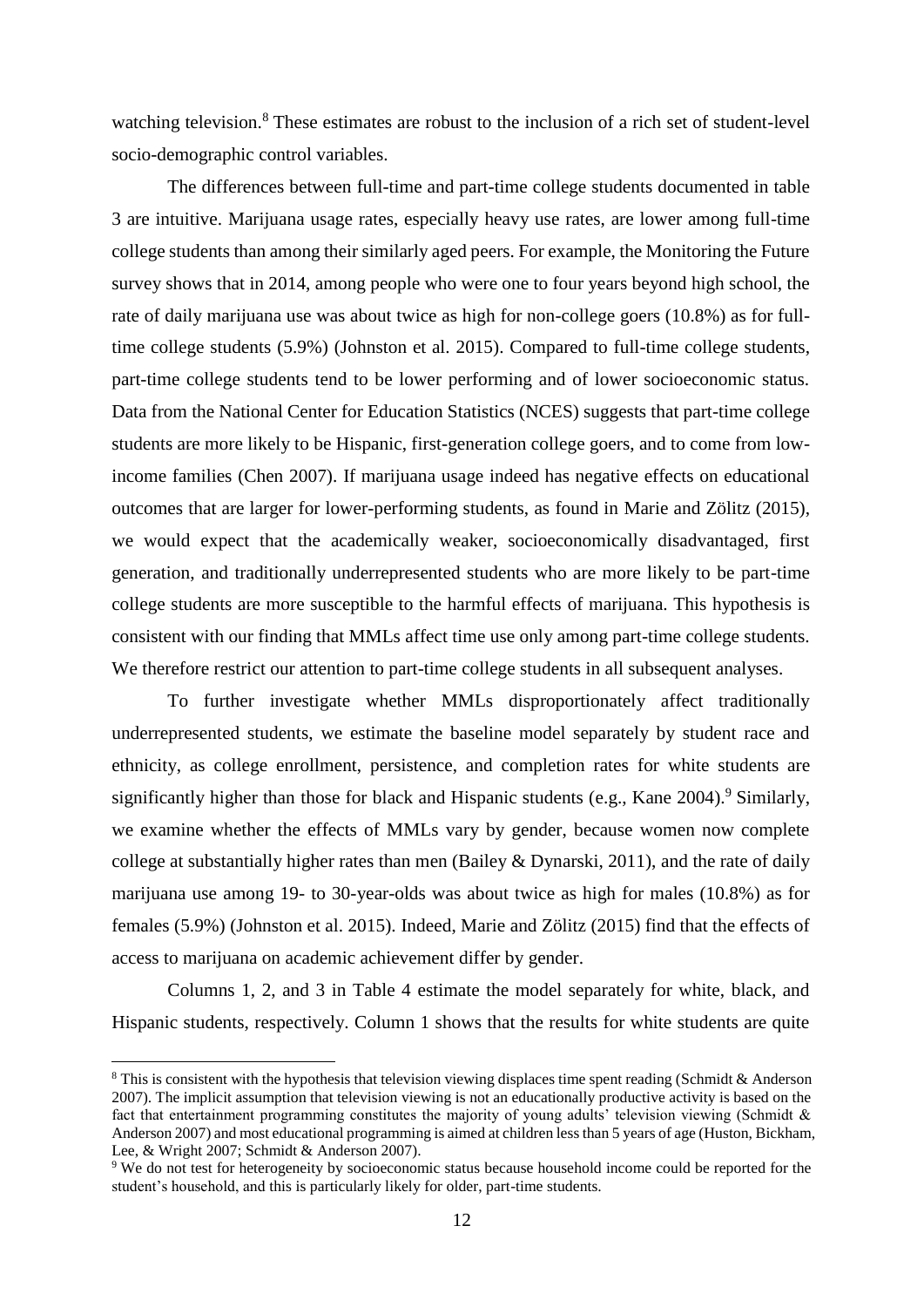similar to those for the full sample reported in column 6 of table 3, which is unsurprising given that the full sample is predominantly white. Consistent with our hypothesis that underrepresented groups are disproportionately affected by MMLs, column 2 of table 4 shows that the effects of MMLs on black students' time use are two to three times as large as those on white students' time use. Specifically, on average, black students spent nearly two fewer hours per day on homework after the passage of an MML and this effect is strongly statistically significant. The effects on time in class and television viewing are similarly large and of the expected sign, though less precisely estimated, perhaps due to the significantly smaller sample size  $(N = 499)$ .<sup>10</sup> Somewhat surprisingly, we find no evidence that MMLs affected Hispanic students' time doing homework and attending class, as the point estimates are small and statistically insignificant. The point estimate for television time among Hispanics is large and similar in magnitude to that for black students, but is once again imprecisely estimated. Columns 4 and 5 of table 4 estimate the baseline model separately by gender, and actually find that the effects on time use are more pronounced among male students. This is consistent with observed gender gaps in heavy marijuana use and postsecondary success.

Figure 1 presents graphical evidence of MMLs' effects on the time use of part-time college students. To address the concern that the regression results above could be simply an artificial product of our model specifications, we use residuals that partial out only year fixed effects to create Figure 1, and therefore the data used to generate these graphs are very close to the raw data. These graphs show the averages (weighted by the sampling weights) of daily minutes doing homework, attending class, and watching television, before and after MMLs became effective, with 1 on the X-axis denoting the first full year of the law being effective and 0 indicating the first *partial* year of the law being effective. To be consistent with our regression analysis, only medical marijuana states that passed laws after 2003 are included in the "treatment" group; states that do not have laws or passed laws before 2003 are in the "control" group. To create a comparable control group, we randomly select a proportion of individuals in the control group from each calendar year such that, for each "treatment year" (year relative to passing laws, the X-axis), the control group has a similar proportion of calendar years as in the treatment group. For example, in the treatment group, in year 1, about 4% of observations are from 2006, 10% are from 2007, and so on. To obtain a similar

<sup>&</sup>lt;sup>10</sup> Interestingly, although not reported in the paper, we find similarly sized effects of MMLs on homework and television time among black full-time college students.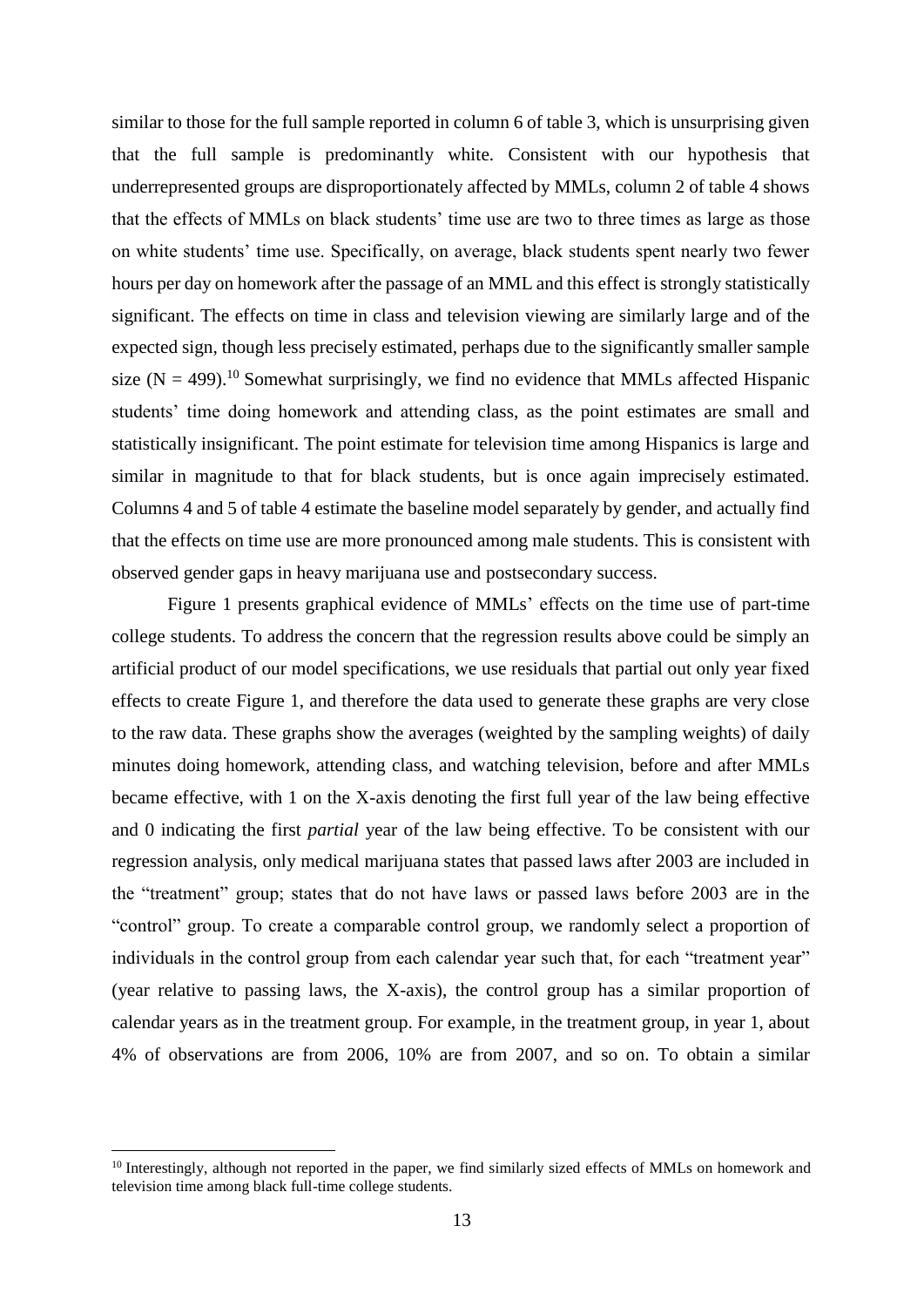composition of calendar years, we randomly select 4% of individuals from the control states in 2006, 10% in 2007, and so on.<sup>11</sup>

In Figure 1, the series in the control group are approximately flat in all three graphs, suggesting no change in time use after the passage of MMLs. In the upper graph, prior to the implementation of effective MMLs, homework time in the treatment group fluctuates but is roughly centered on zero, and then it trends downward after the implementation of effective MMLs. While these patterns are noisy, notice that the immediate decrease in homework time from year −1 to year 1 (the first full year with effective laws) is 38 minutes, which is close to the estimated effects in Table 3. Moreover, the treatment effects exhibit some dynamics and appear to be decreasing over time. In the middle graph, the in-class time in the treatment group is quite stable (except for year  $-3$ ) before the implementation of MMLs, then immediately decreases by 34 minutes from year −1 to year 1 after the passage of MMLs. This also closely mirrors the point estimates in Table 3. These treatment effects seem to be relatively constant over time. In the lower graph, television time for the treatment group seems to increase but is quite noisy. This is consistent with the estimated standard errors for television time in Table 3 being much larger than those for homework time and in-class time. Together, the three panels of Figure 1 provide further evidence that the main results are not spurious and are indeed identified by observable variation in the raw data.

As Figure 1 suggests potential dynamic responses of time use, we replace the dummy variable for MMLs in equation (1) by a series of dummies indicating each year (and a dummy for year 5 and above) after legalization to estimate the dynamic effects of MMLs on student time use. To test for policy endogeneity, that is, whether there were pre-existing trends in the states that eventually implemented MMLs, we also estimate specifications with dummies indicating years prior to legalization. These event-study estimates are presented in Table 5. We find that the estimates in Table 5 are indeed consistent with Figure 1 and the main estimates reported in Table 3. In column 1 of Table 5, the estimated effects of MMLs (in absolute values) on time spent on doing homework are increasing over time. We find no evidence of policy endogeneity, and the estimates for Year -1 to -2 in column 2 are small and insignificant. The estimates for post-law dummies display the same patterns and magnitudes observed in Figure 1 and Table 3, although they are less precisely estimated. For in-class time in column 3 of

<sup>&</sup>lt;sup>11</sup> Because the control group is not a balanced panel in which the number of observations (respondents) changes over time, we cannot create a composition of calendar years that is exactly the same as the treatment group. Empirically, the composition of calendar years in the control group is indeed very close to that in the treatment group.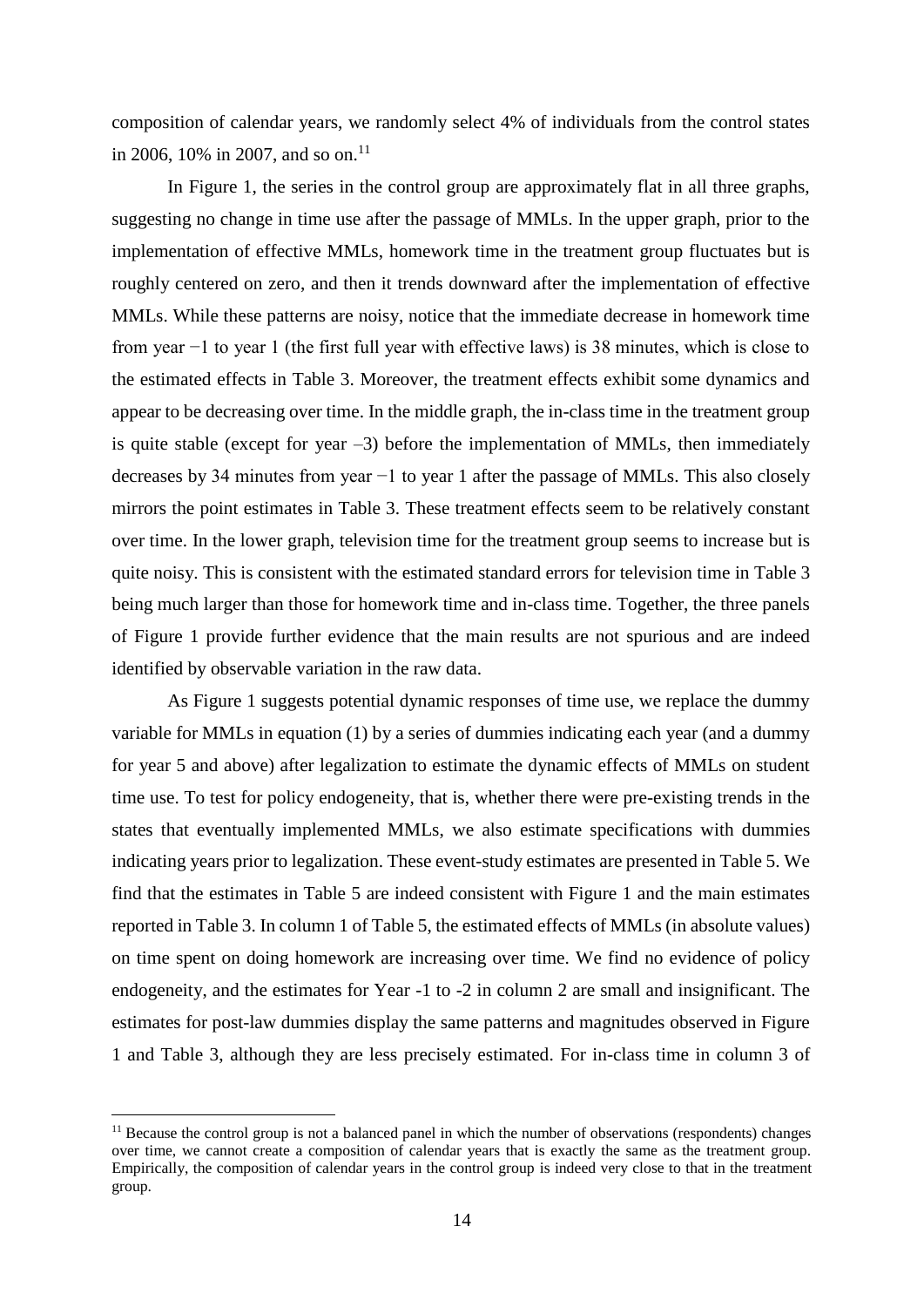Table 5, the estimates for Year 0 to 5+ are quite similar, and they are not statistically significantly different from each other. So the effects of MMLs on in-class time appear to be constant after the passage of an MML. In column 4, the estimates for Year -1 and Year -2 are positive and therefore it is not a concern that in-class time decreases prior to the passage of MMLs. The estimated magnitudes for Year -1 and Year -2 are quite large, however, which leads the estimates for post-law dummies to become small and insignificant. As seen from Figure 1, this anomaly is due to in-class time in Year -3 being quite low, which is probably a sampling issue.<sup>12</sup> The estimates in columns 5 and 6 suggest positive effects of MMLs, but they are quite noisy and lack a consistent pattern. Nevertheless, these estimates remain consistent with Figure 1. For example, the effects on television time are greatest in Year 1 and smallest in Year 2. Overall, except for homework time, we find little evidence of dynamic responses of time use to MMLs. Given the relatively small number of observations in our part-time college student sample, these estimates for dynamic effects are a bit noisy, and a single post-treatment dummy that averages MMLs' effects is a reasonable approximation of the true policy effects.<sup>13</sup>

In Table 6, we estimate the effects of MMLs on time use using different definitions of time use. A large proportion of part-time college students in the survey report zero time in homework (73%), in-class (83%), and television (29%).<sup>14</sup> One natural question is whether changes in time use are due to changes at the extensive margin or the intensive margin. To address this question, we create dummy variables indicating any time spent in each activity, and then estimate the effects of MMLs on the likelihoods of whether a college part-time student participated in the activity on the diary day. If there is no effect of MMLs on participation, then the results presented in Table 3 suggest that MMLs change people's time use mainly at the intensive margin; otherwise, the extensive margin plays an important role. These results are reported in the upper panel of Table 6. We find that the extensive margin is an important channel for explaining changes in homework and class time. In columns 1 and 2, MMLs decrease the likelihood of doing homework by 21 percentage points and the likelihood of attending class by 16 percentage points. However, in column 3, the estimate is very small and

 $12$  There are 42 observations of Year -3 in the treatment group in Figure 1, and 40 of them report zero in-class time. If we drop these 42 observations, the pre-law estimates in Column (4) are close to zero while the post-law estimates in Column (4) are quantitatively similar to those in Column (3) and highly significant.

<sup>&</sup>lt;sup>13</sup> We also estimate the dynamic effects of MMLs for high school students and college full-time students. The results are consistent with the estimates in Table 3 and do not show any significant effect of MMLs on time use.

<sup>&</sup>lt;sup>14</sup> One might be worried about that linear models provide a poor fit for the data. We also estimate the effects of MMLs by fixed effects Poisson models, and the results are quantitatively similar. These results are available upon request.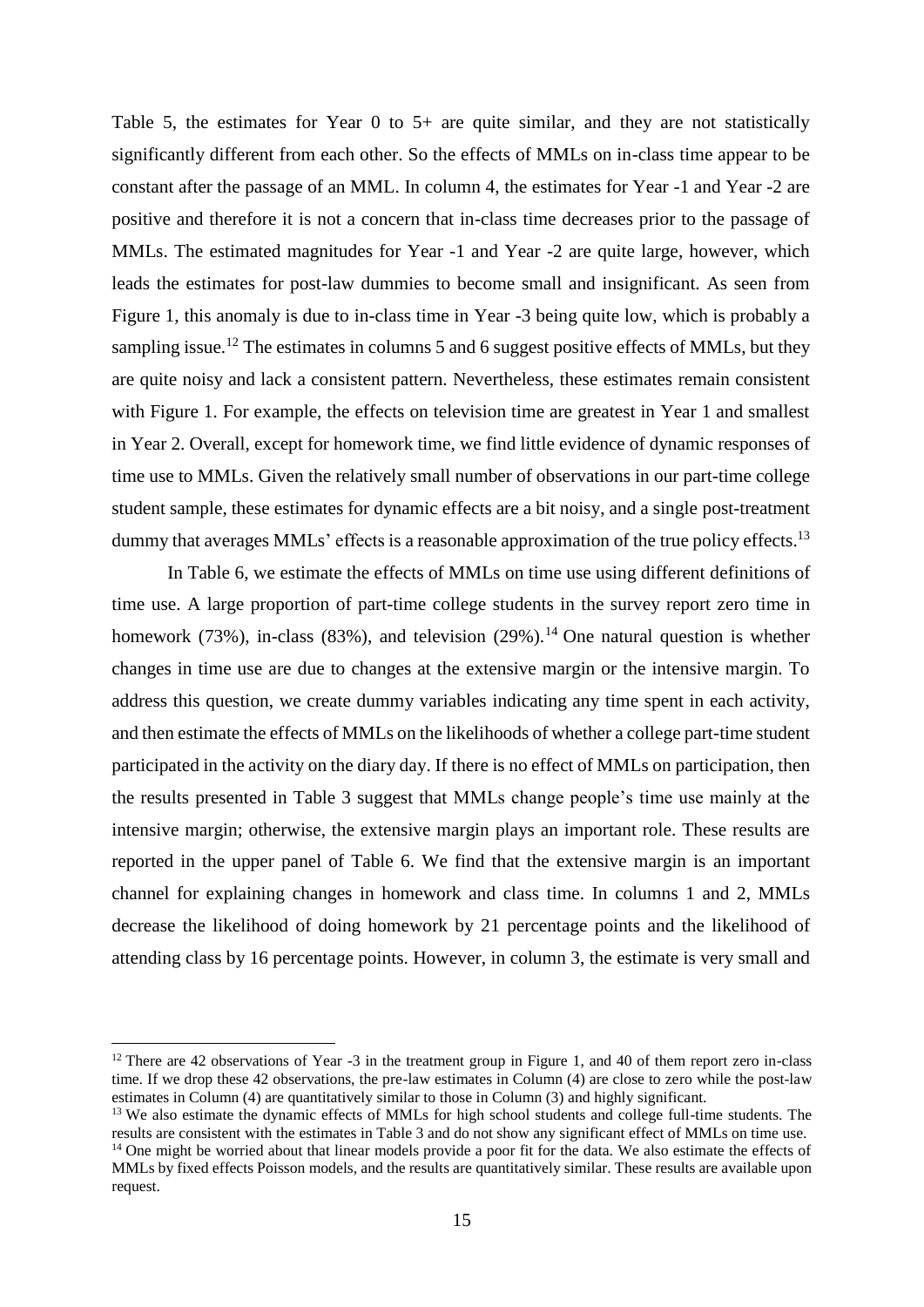insignificant, so the increase in television time shown in previous tables is primarily driven by behavioral changes on the intensive margin.

Since the ATUS asks respondents how much they sleep, we can also measure time spent on homework, attending class, and watching television as proportions of non-sleep time. In the lower panel, we see that these results are qualitatively similar to estimates of the baseline models, measured in daily minutes, reported in Table 3. The estimates in columns 1 and 2 show that, in terms of the percentage of non-sleep time, part-time-college students spend 5% less non-sleep time on doing homework and 4% less non-sleep time attending class after the passage of MMLs. In column 3, the estimate for television time is large and suggests that parttime-college students spend 5% more non-sleep time on watching television, though this estimate is not statistically significant at traditional confidence levels.

In Table 7, we further check the robustness of our results. The survey is at the individual level, while MMLs vary only at the state level. Roughly, the MML estimates from individuallevel regressions are the weighted average of the policy effects in each state weighted by state populations. One concern is that the difference-in-difference estimates could be driven by one or two states with larger populations in the presence of heterogeneous treatment effects (Solon, Haider, and Wooldridge 2015). To address this, we average the individual-level data to the state-level, including the dependent variables for time use and all of the control variables, and re-run the regressions at the state-level. The estimates are shown in column 1. As expected, the estimated standard errors become larger: the estimates for homework time and television time remain significant at the 10% level, while the estimate for in-class time loses its significance. Nevertheless, the point estimates are qualitatively similar to those in Table 3. This suggests that the baseline estimates of the effects of MMLs are not driven by larger states.

Finally, we test whether our results are sensitive to different sample restrictions. In column 2, we restrict our sample to diaries that were recorded during the academic year from September to May. Except for the estimate for homework time, the estimates for in-class time and television time become slightly larger and more precise than those in Table 3. In column 3, we exclude states that passed MMLs prior to 2003 from the sample. Because our data are available since 2003, these medical marijuana states do not directly contribute to identifying the estimates of MMLs. One may be concerned with treating these medical marijuana states as control groups. The estimates in column 3 remain qualitatively similar to the baseline estimates reported in Table 3 and continue to show negative impacts of MMLs on homework time and in-class time and positive impacts on television time. In sum, the results presented in Tables 6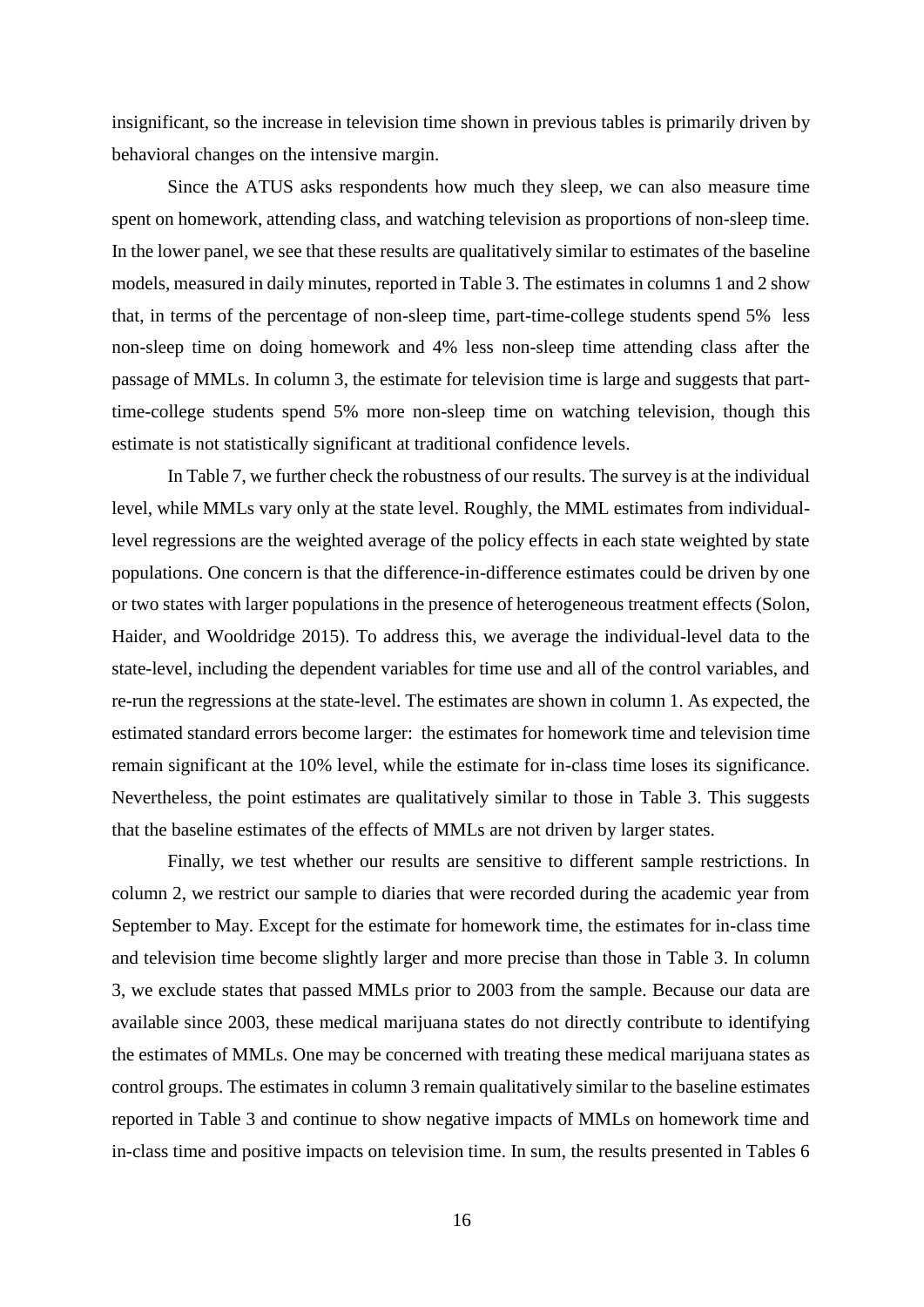and 7 show that the main finding of significant, arguably causal effects of MMLs on part-time college students' time use are robust to a variety of modeling choices.

#### **7. Conclusion**

The current study uses a difference-in-differences strategy to estimate the effect of medical marijuana laws (MMLs) on students' time use. We find robust, arguably causal evidence that the passage of MMLs affected part-time postsecondary students' time use, but not that of secondary or full-time postsecondary students. Specifically, part-time postsecondary students spent about 42 fewer minutes per day on homework, 37 fewer minutes per day attending class, and about one more hour per day watching television than their parttime postsecondary counterparts in non-MML states. These effects are larger among male and black students and are approximately constant over time.

These results provide indirect evidence that marijuana use induced by increased access to marijuana affects relatively disadvantaged students' educational outcomes. They also provide evidence on the mechanisms through which marijuana use likely affects academic achievement. Still, a caveat of the current study is that we lack data on individual students' drug use, so these estimates are best interpreted as the reduced-form impact of policies that affect access to marijuana on student behaviors. Similarly, the ATUS data do not contain direct measures of academic achievement or persistence in postsecondary education, due to the crosssectional nature of the survey. Still, these results identify a potentially important, and costly, unintended consequence of MML that might perpetuate socioeconomic inequities by delaying, or limiting, the postsecondary educational success of students from certain socio-demographic backgrounds.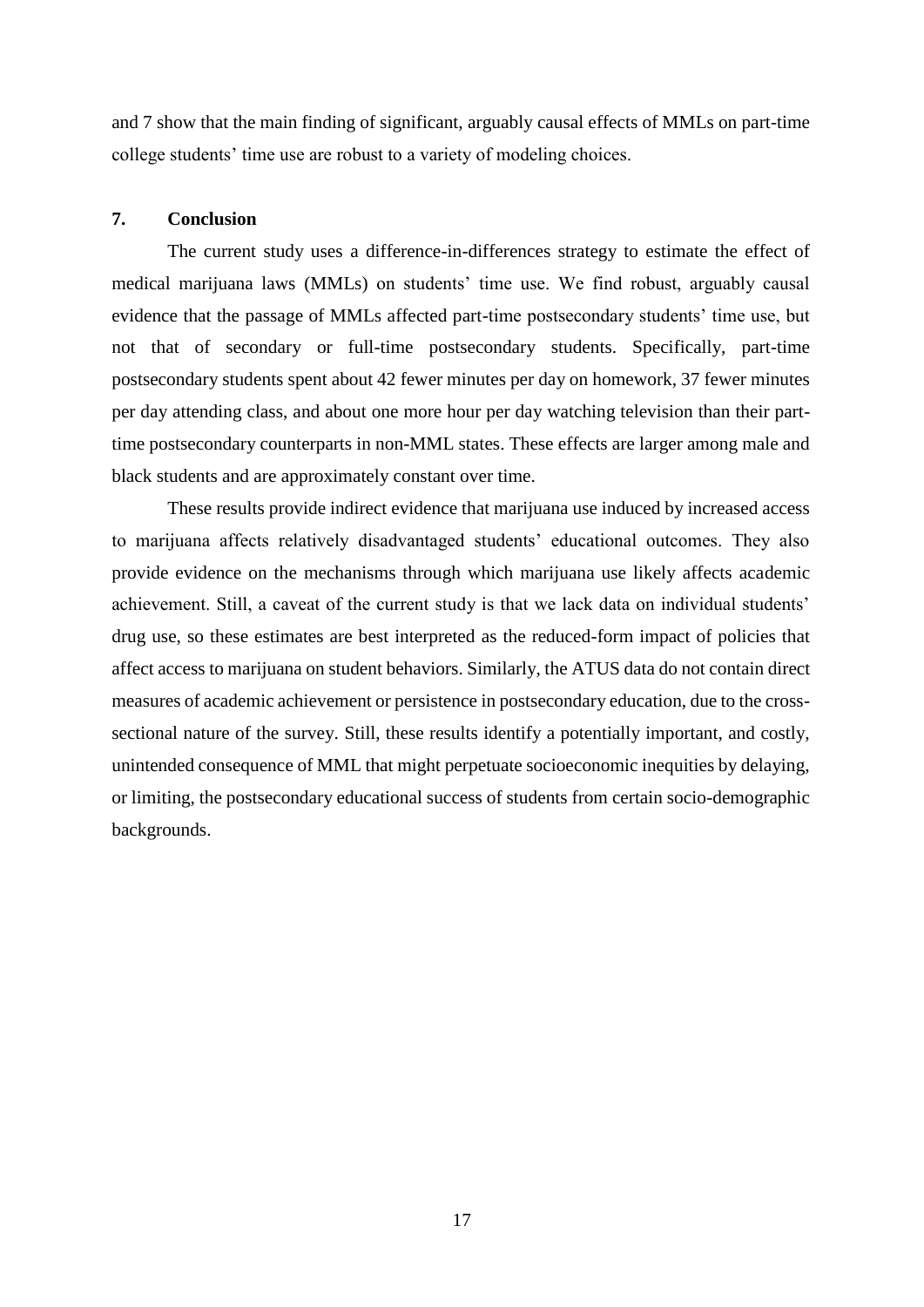#### **References**

- Anderson, D., Mark, Benjamin Hansen, & Daniel I. Rees. 2013. Medical marijuana laws, traffic fatalities, and alcohol consumption. *Journal of Law and Economics* 56(2): 333- 369.
- Anderson, D. Mark, Daniel I. Rees, & Joseph J. Sabia. 2014. Medical marijuana laws and suicides by gender and age. *American Journal of Public Health* 104(12): 2369-2376.
- Anderson, Mark D., Benjamin Hansen, & Daniel I. Rees. 2015. Medical marijuana laws and teen marijuana use. *American Law and Economics Review* 17(2): 495-528.
- Bailey, M. J., & Dynarski, S. M. 2011. Gains and gaps: Changing inequality in US college entry and completion No. w17633. Cambridge, MA: National Bureau of Economic Research.
- Batalla, A., J. A. Crippa, G. F. Busatto, F. S. Guimaraes, A. W. Zuardi, O. Valverde, Z. Atakan, P. K. McGuire, S. Bhattacharyya, & R. Martín-Santos. 2014. Neuroimaging studies of acute effects of thc and cbd in humans and animals: a systematic review. *Current Pharmaceutical Design* 20(13): 2168-2185.
- Bergen, Sarah E., Charles O. Gardner, Steven H. Aggen, & Kenneth S. Kendler. 2008. Socioeconomic status and social support following illicit drug use: causal pathways or common liability? *Twin research and human genetics: the official journal of the International Society for Twin Studies* 11(3): 266-274.
- Bolla, Karen I., Dana A. Eldreth, John A. Matochik, & Jean L. Cadet. 2005. Neural substrates of faulty decision-making in abstinent marijuana users. *NeuroImage* 26(2): 480-492.
- Bray, Jeremy W., Gary A. Zarkin, Chris Ringwalt, & Junfeng Qi. 2000. The relationship between marijuana initiation and dropping out of high school. *Health Economics* 9(1): 9-18.
- Cerdá, Magdalena, Melanie Wall, Katherine M. Keyes, Sandro Galea, & Deborah Hasin. 2012. Medical marijuana laws in 50 states: Investigating the relationship between state legalization of medical marijuana and marijuana use, abuse and dependence. *Drug and Alcohol Dependence* 120(1-3): 22-27.
- Chatterji, Pinka. 2006. Illicit drug use and educational attainment. *Health Economics* 15(5): 489-511.
- Chen, Xianglei. 2007. Part-time undergraduates in postsecondary education: 2003–04 (NCES 2007-165). U.S. Department of Education. Washington, DC: National Center for Education Statistics.
- Chu, Yu-Wei Luke. 2014. The effects of medical marijuana laws on illegal marijuana use. *Journal of Health Economics* 38: 43-61.
	- ———. 2015. Do medical marijuana laws increase hard drug use? *The Journal of Law and Economics* 58(2): 481-517.
- Conley, Timothy G, & Christopher R Taber. 2011. Inference with "difference in differences" with a small number of policy changes. *The Review of Economics and Statistics* 93(1): 113-125.
- Degenhardt, Louisa, Wayne Hall, & Michael Lynskey. 2003. Exploring the association between cannabis use and depression. *Addiction* 98(11): 1493-1504.
- Denson, Thomas F., & Mitchell Earleywine. 2006. Decreased depression in marijuana users. *Addictive Behaviors* 31(4): 738-742.
- Duarte, Rosa, José‐Julián Escario, & José‐Alberto Molina. 2009. 'Me, my classmates and my buddies': analysing peer group effects on student marijuana consumption. *Education Economics* 19(1): 89-105.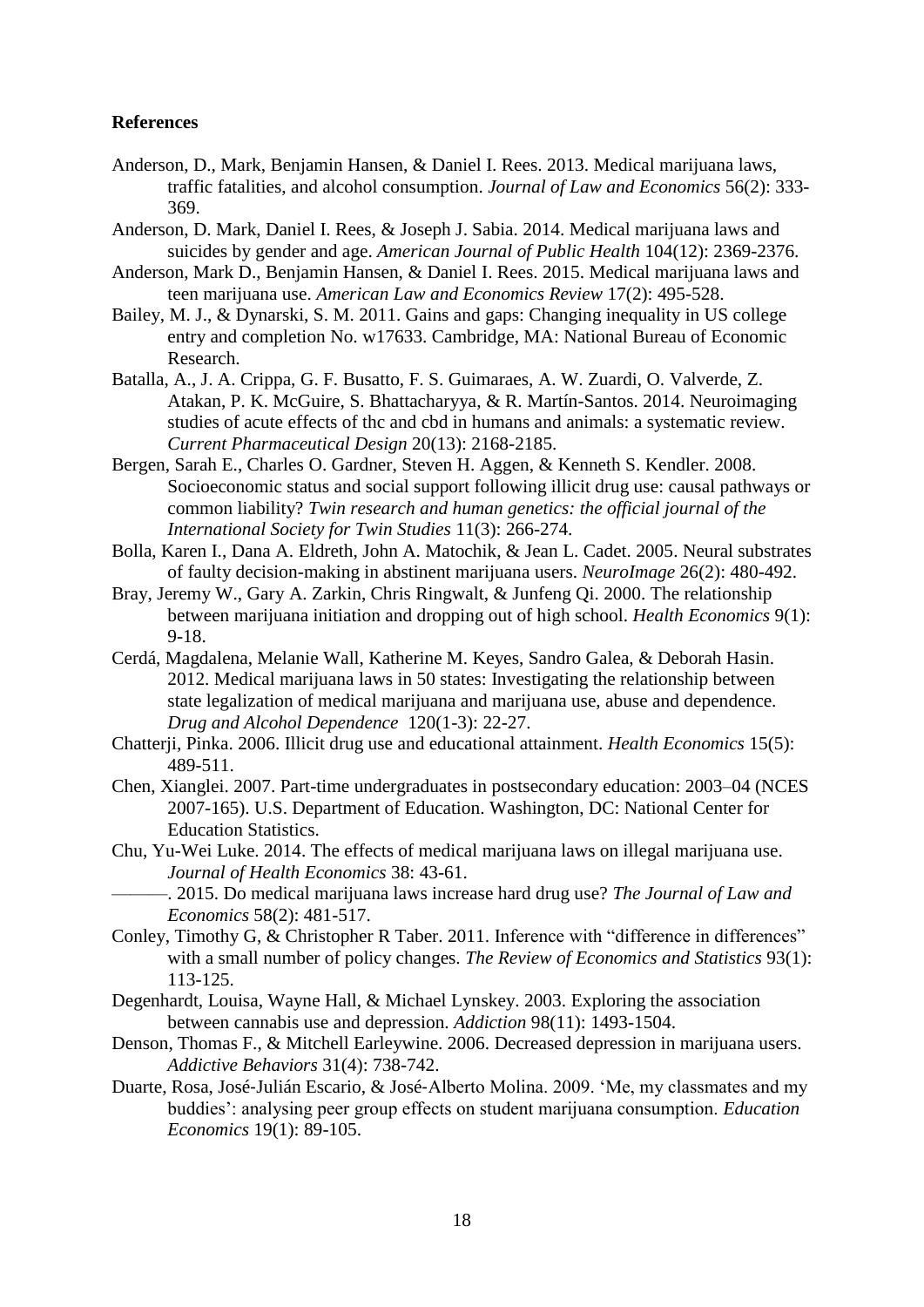- Duarte, Rosa, José Julián Escario, & José Alberto Molina. 2006. Marijuana consumption and school failure among Spanish students. *Economics of Education Review* 25(5): 472- 481.
- Eddy, Mark. 2010. Medical marijuana: review and analysis of federal and state policies. *Congressional Research Service* no. RL33211.
- Filbey, Francesca M., Sina Aslan, Vince D. Calhoun, Jeffrey S. Spence, Eswar Damaraju, Arvind Caprihan, & Judith Segall. 2014. Long-term effects of marijuana use on the brain. *Proceedings of the National Academy of Sciences* 111(47): 16913-16918.
- Foltin, Richard W., Marian W. Fischman, Joseph V. Brady, Thomas H. Kelly, Daniel J. Bernstein, & Margaret J. Nellis. 1989. Motivational effects of smoked marijuana: Behavioral contingencies and high-probability recreational activities. *Pharmacology Biochemistry and Behavior* 34(4): 871-877.
- GAO, General Accounting Office. 2002. Marijuana: early experiences with four states' laws that allow use for medical purposes. Washington, DC.
- Gaviria, Alejandro, & Steven Raphael. 2001. School-based peer effects and juvenile behavior. *Review of Economics and Statistics* 83(2): 257-268.
- Gilman, Jodi M., John K. Kuster, Sang Lee, Myung Joo Lee, Byoung Woo Kim, Nikos Makris, Andre van der Kouwe, Anne J. Blood, & Hans C. Breiter. 2014. Cannabis use is quantitatively associated with nucleus accumbens and amygdala abnormalities in young adult recreational users. *The Journal of Neuroscience* 34(16): 5529-5538.
- Grant, Julia D., Jeffrey F. Scherrer, Michael T. Lynskey, Arpana Agrawal, Alexis E. Duncan, Jon Randolph Haber, Andrew C. Heath, & Kathleen K. Bucholz. 2012. Associations of alcohol, nicotine, cannabis and drug use/dependence with educational attainment: evidence from Cotwin-control analyses. *Alcoholism, clinical and experimental research* 36(8): 1412-1420.
- Griffith-Lendering, Merel F. H., Stephan C. J. Huijbregts, Wilma A. M. Vollebergh, & Hanna Swaab. 2012. Motivational and cognitive inhibitory control in recreational cannabis users. *Journal of Clinical and Experimental Neuropsychology* 34(7): 688- 697.
- Grimm, P. 2010. *Social desirability bias.* New York, NY: Wiley International.
- Jacob, B. A. 2002. Where the boys aren't: non-cognitive skills, returns to school, and the gender gap in higher education. *Economics of Education Review* 21(6): 589–598.
- Johnston, Lloyd D., Patrick M. O' Malley, Jerald G. Bachman, John E. Schulenberg, & Richard A. Miech. 2015. Monitoring the future national survey results on drug use, 1975–2014: Volume 2, College students and adults ages 19–55.
- Juster, F. T., & Stafford, F. P. 1991. The allocation of time: empirical findings, behavioral models, and problems of measurement. *Journal of Economic Literature*, 29(2): 471– 522.
- Kalenkoski, C. M., & Pabilonia, S. W. 2014. Does high school homework increase academic achievement? IZA Discussion Paper No. 8142. Bonn: IZA.
- Kane, T. J. 2004. College-going and inequality. In K. M. Neckerman (Ed.), *Social Inequality* (pp. 319-354). New York: Russell Sage Foundation.
- Khatapoush, Shereen, & Denise Hallfors. 2004. "Sending the wrong message": did medical marijuana legalization in California change attitudes about and use of marijuana? *Journal of Drug Issues* 34(4): 751-770.
- Lane, Scott D., Don R. Cherek, Cynthia J. Pietras, & Joel L. Steinberg. 2005. Performance of heavy marijuana-smoking adolescents on a laboratory measure of motivation. *Addictive Behaviors* 30(4): 815-828.
- Lynskey, Michael, & Wayne Hall. 2000. The effects of adolescent cannabis use on educational attainment: a review. *Addiction* 95(11): 1621-1630.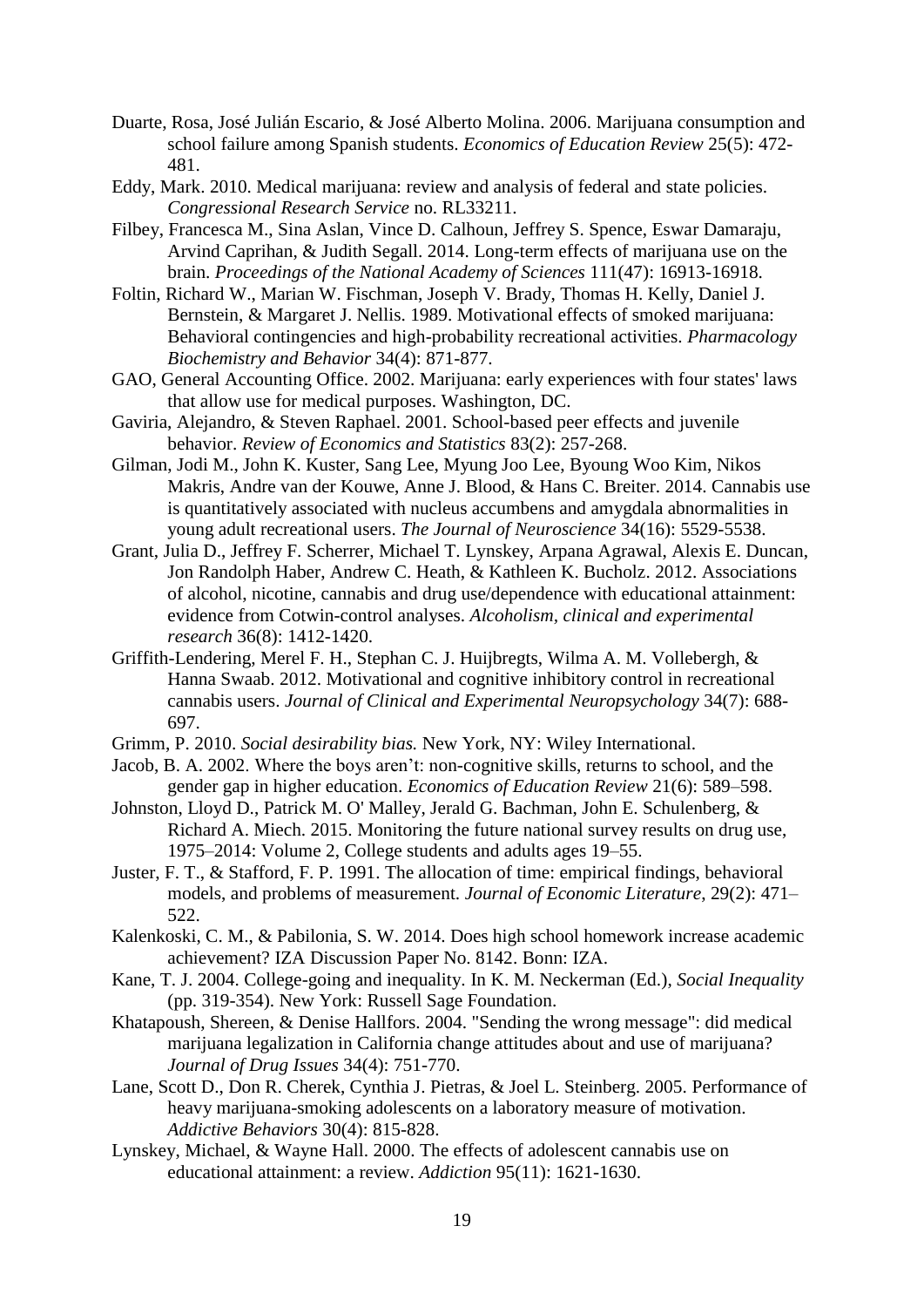- Macleod, John, Rachel Oakes, Alex Copello, Ilana Crome, Matthias Egger, Mathew Hickman, Thomas Oppenkowski, Helen Stokes-Lampard, & George Davey Smith. 2004. Psychological and social sequelae of cannabis and other illicit drug use by young people: a systematic review of longitudinal, general population studies. *The Lancet* 363(9421): 1568-1569.
- Marie, Olivier, & Ulf Zölitz. 2015. 'High' achievers? Cannabis access and academic performance. *IZA Discussion Paper No. 8900*.
- McCaffrey, Daniel F., Rosalie Liccardo Pacula, Bing Han, & Phyllis Ellickson. 2010. Marijuana use and high school dropout: the influence of unobservables. *Health Economics* 19(11): 1281-1299.
- Mikos, Robert A. 2011. A critical appraisal of the Department of Justice's new approach to medical marijuana. *Stanford Law & Policy Review* 22(2): 633-670.
- Musty, Richard E., & Lee Kaback. 1995. Relationships between motivation and depression in chronic marijuana users. *Life Sciences* 56(23–24): 2151-2158.
- Pacula, Rosalie L., Anne E. Boustead, and Priscillia Hunt. 2014. Words can be deceiving: a review of variation among legally effective medical marijuana laws in the United States. *Journal of Drug Policy Analysis* 7(1): 1-19.
- Pacula, Rosalie L., David Powell, Paul Heaton, & Eric L. Sevigny. 2015. Assessing the effects of medical marijuana laws on marijuana use: the devil is in the details. *Journal of Policy Analysis and Management* 34(1): 7-31.
- Pacula, Rosalie Liccardo, Jamie F. Chriqui, Deborah A. Reichmann, & Yvonne M. Terry-McElrath. 2002. State medical marijuana laws: understanding the laws and their limitations. *Journal of Public Health Policy* 23(4): 413-439.
- Powell, David, Rosalie Liccardo Pacula, & Mireille Jacobs. 2015. Do medical marijuana laws reduce addiction and deaths related to pain killers? *RAND Corporation, WR-1130, [http://www.rand.org/pubs/working\\_papers/WR1130.html](http://www.rand.org/pubs/working_papers/WR1130.html)*.
- Price, Jenessa S., Tim McQueeny, Skyler Shollenbarger, ErinL Browning, Jon Wieser, & KristaM Lisdahl. 2015. Effects of marijuana use on prefrontal and parietal volumes and cognition in emerging adults. *Psychopharmacology* 232(16): 2939-2950.
- ProCon.org. 2016. Number of legal medical marijuana patients. Retrieved April 2, 2016, from [http://medicalmarijuana.procon.org/view.resource.php?resourceID=005889.](http://medicalmarijuana.procon.org/view.resource.php?resourceID=005889)
- Randolph, Kristen, Paris Turull, Amy Margolis, & Gregory Tau. 2013. Cannabis and cognitive systems in adolescents. *Adolescent Psychiatry* 3(2): 135-147.
- Raver, Sylvina M., Sarah P. Haughwout, & Asaf Keller. 2013. Adolescent cannabinoid exposure permanently suppresses cortical oscillations in adult mice. *Neuropsychopharmacology* 38(12): 2338-2347.
- Roebuck, M. Christopher, Michael T. French, & Michael L. Dennis. 2004. Adolescent marijuana use and school attendance. *Economics of Education Review* 23(2): 133-141.
- Salomonsen-Sautel, Stacy, Joseph T. Sakai, Christian Thurstone, Robin Corley, & Christian Hopfer. 2012. Medical marijuana use among adolescents in substance abuse treatment. *Journal of the American Academy of Child and Adolescent Psychiatry* 51(7): 694-702.
- Sabia, J. J., Swigert, J., & Young, T. 2015. The effect of medical marijuana laws on body weight. In Press, *Health Economics*. DOI: 10.1002/hec.3267
- Sander, William. 1998. The effects of schooling and cognitive ability on smoking and marijuana use by young adults. *Economics of Education Review* 17(3): 317-324.
- Shannon, Erin E., Charles W. Mathias, Donald M. Dougherty, & Anthony Liguori. 2010. Cognitive impairments in adolescent cannabis users are related to THC levels. *Addictive Disorders & Their Treatment* 9(4): 158-163.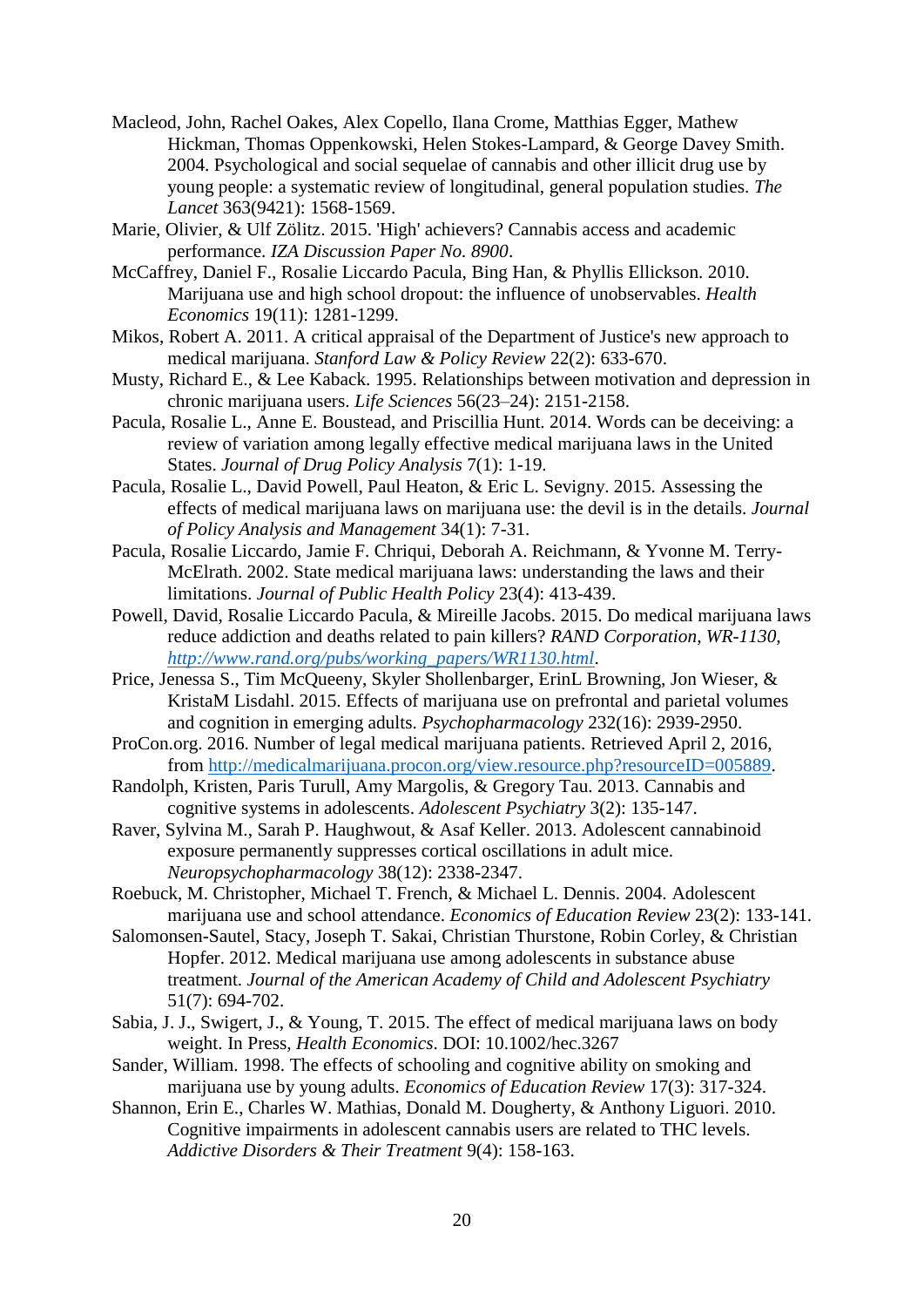- Solon, Gary, Steven J. Haider, & Jeffrey M. Wooldridge. 2015. What are we weighting for? *Journal of Human Resources* 50(2): 301-316.
- Stewart, J. 2013. Tobit or not Tobit? *Journal of Economic and Social Measurement*, 38(3): 263–290.
- Thurstone, Christian, Shane A. Lieberman, & Sarah J. Schmiege. 2011. Medical marijuana diversion and associated problems in adolescent substance treatment. *Drug and Alcohol Dependence* 118(2–3): 489-492.
- Vaidya, Jatin G., Robert I. Block, Daniel S. O'Leary, Laura B. Ponto, Mohamed M. Ghoneim, & Antoine Bechara. 2012. Effects of chronic marijuana use on brain activity during monetary decision-making. *Neuropsychopharmacology* 37(3): 618- 629.
- van Ours, Jan C., & Jenny Williams. 2009. Why parents worry: initiation into cannabis use by youth and their educational attainment. *Journal of Health Economics* 28(1): 132- 142.
- Verdejo-Garcia, Antonio, Amy Benbrook, Frank Funderburk, Paula David, Jean-Lud Cadet, & Karen I. Bolla. 2007. The differential relationship between cocaine use and marijuana use on decision-making performance over repeat testing with the Iowa Gambling Task. *Drug and Alcohol Dependence* 90(1): 2-11.
- Verweij, Karin J. H., Anja C. Huizink, Arpana Agrawal, Nicholas G. Martin, & Michael T. Lynskey. 2013. Is the relationship between early-onset cannabis use and educational attainment causal or due to common liability? *Drug and alcohol dependence* 133(2): 580-586.
- Wall, Melanie M., Ernest Poh, Magdalena Cerdá, Katherine M. Keyes, Sandro Galea, & Deborah S. Hasin. 2011. Adolescent marijuana use from 2002 to 2008: higher in states with medical marijuana laws, cause still unclear. *Annals of epidemiology* 21(9): 714-716.
- Weiland, B. J., R. E. Thayer, B. E. Depue, A. Sabbineni, A. D. Bryan, & K. E. Hutchison. 2015. Daily marijuana use is not associated with brain morphometric measures in adolescents or adults. *J Neurosci* 35(4): 1505-12.
- Wen, Hefei, Jason M. Hockenberry, & Janet R. Cummings. 2015. The effect of medical marijuana laws on adolescent and adult use of marijuana, alcohol, and other substances. *Journal of Health Economics* 42: 64-80.
- Wesley, Michael J., Colleen A. Hanlon, & Linda J. Porrino. 2011. Poor decision-making by chronic marijuana users is associated with decreased functional responsiveness to negative consequences. *Psychiatry Research: Neuroimaging* 191(1): 51-59.
- Wetherell, Mark A., Katie Atherton, Jessica Grainger, Robert Brosnan, & Andrew B. Scholey. 2012. The effects of multitasking on psychological stress reactivity in recreational users of cannabis and MDMA. *Human Psychopharmacology: Clinical and Experimental* 27(2): 167-176.
- Whitlow, Christopher T., Anthony Liguori, L. Brooke Livengood, Stephanie L. Hart, Becky J. Mussat-Whitlow, Corey M. Lamborn, Paul J. Laurienti, & Linda J. Porrino. 2004. Long-term heavy marijuana users make costly decisions on a gambling task. *Drug and Alcohol Dependence* 76(1): 107-111.
- Wooldridge, J. M. 2010. Econometric analysis of cross section and panel data, 2nd ed. Cambridge, MA: MIT Press.
- Yamada, Tetsuji, Michael Kendix, & Tadashi Yamada. 1996. The impact of alcohol consumption and marijuana use on high school graduation. *Health Economics* 5(1): 77-92.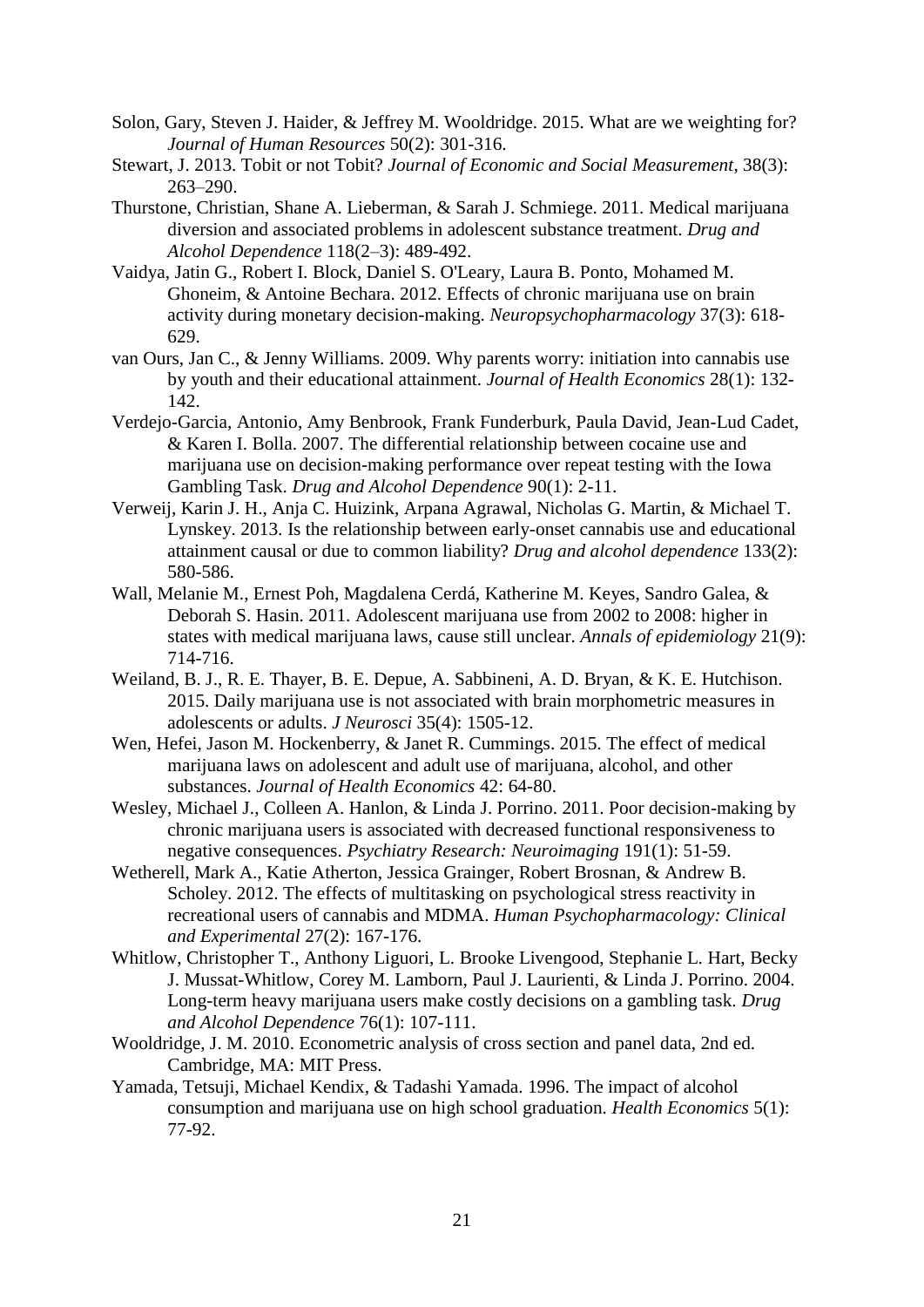Zimmerman, Marc A., & Karen H. Schmeelk-Cone. 2003. A longitudinal analysis of adolescent substance use and school motivation among African American youth. *Journal of Research on Adolescence* 13(2): 185-210.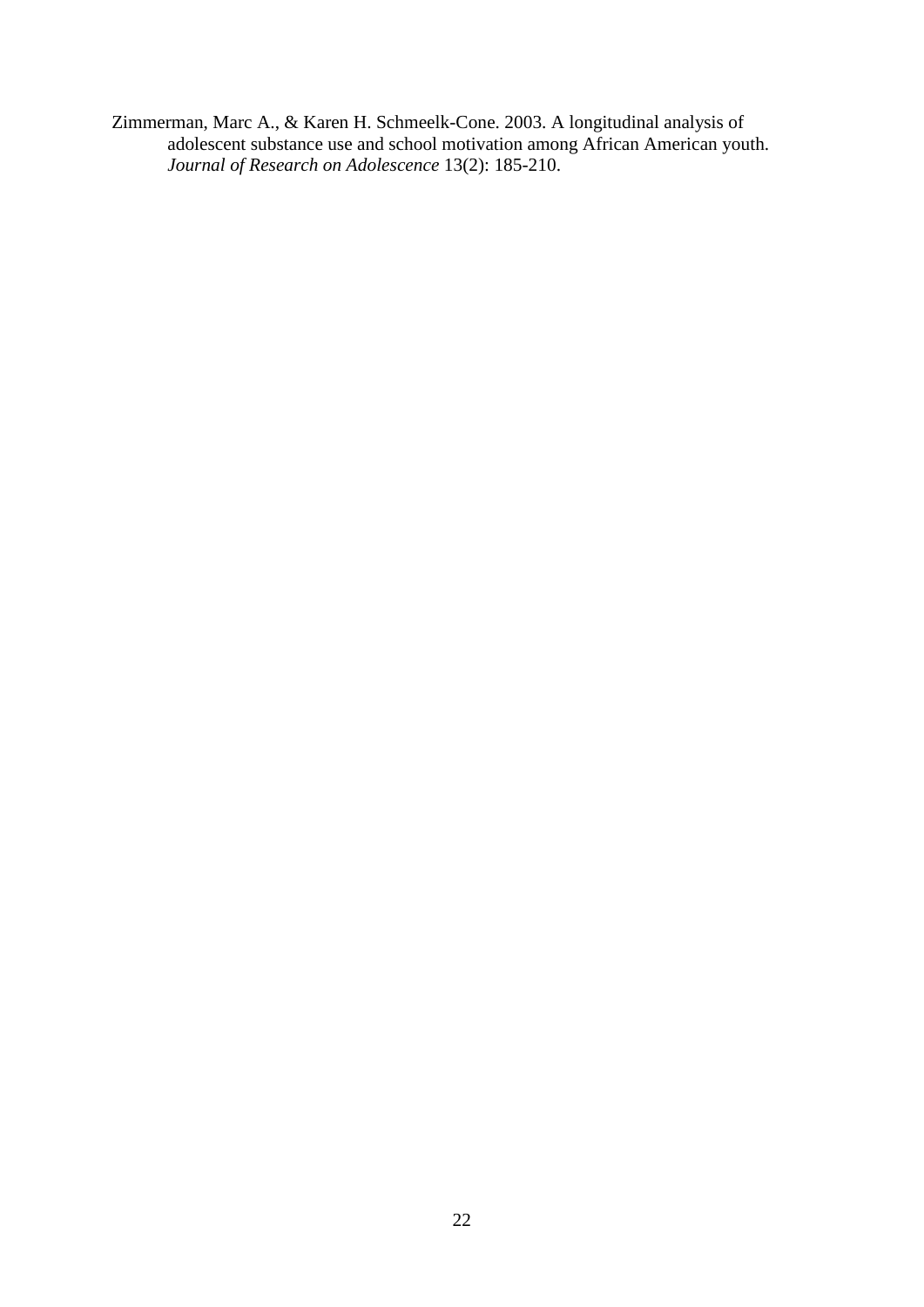

**Figure 1: Time Use before and after MMLs**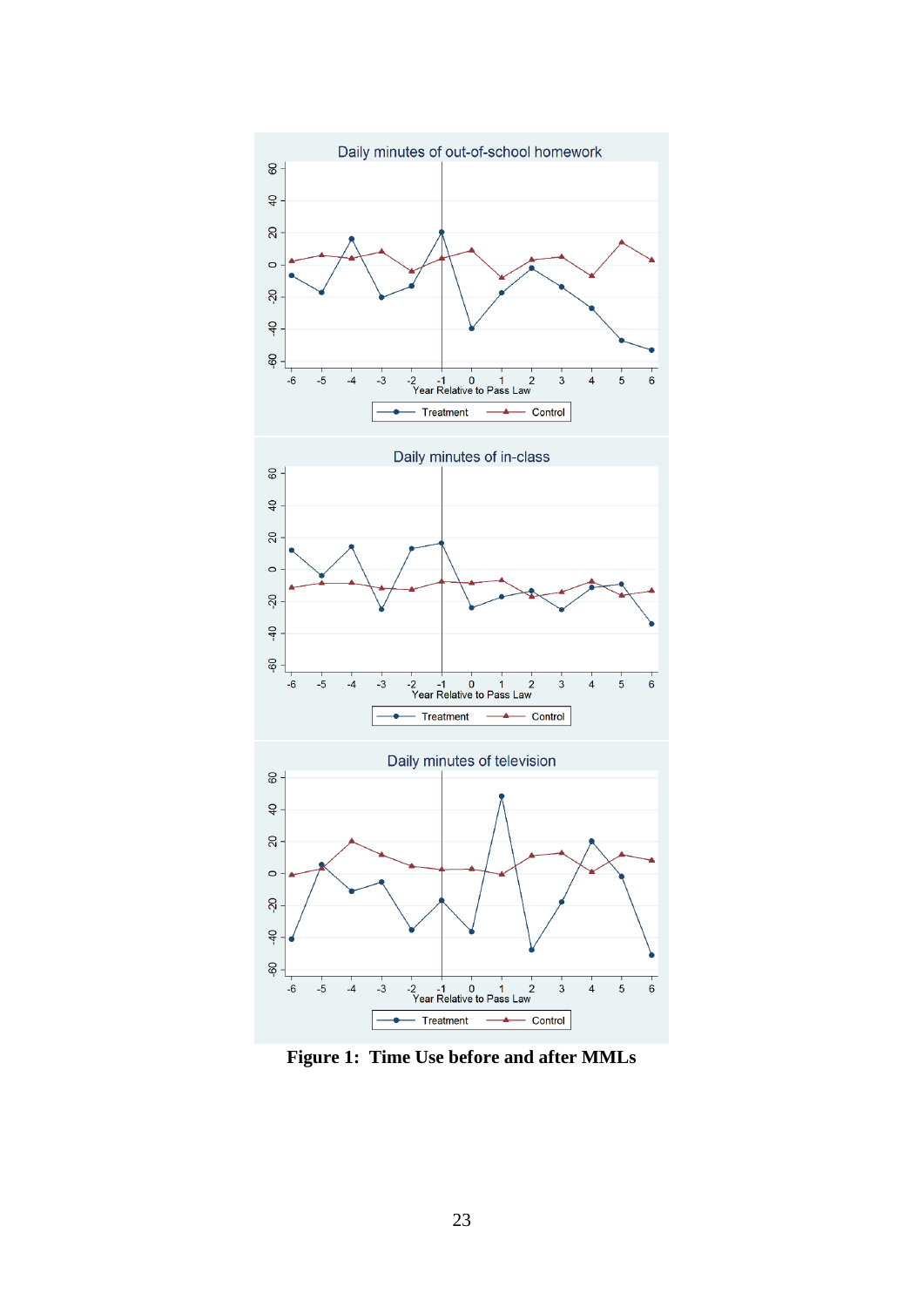| <b>State</b>  | <b>Date Effective</b> | <b>State</b>  | <b>Date Effective</b> |
|---------------|-----------------------|---------------|-----------------------|
| Alaska        | 03/04/1999            | Michigan      | 12/04/2008            |
| Arizona       | 04/14/2011            | Minnesota     | 05/30/2014            |
| California    | 11/06/1996            | Montana       | 11/02/2004            |
| Colorado      | 06/01/2001            | Nevada        | 10/01/2001            |
| Connecticut   | 05/31/2012            | New Hampshire | 07/23/2013            |
| D.C           | 07/27/2010            | New Jersey    | 01/18/2010            |
| Delaware      | 07/01/2011            | New Mexico    | 07/01/2007            |
| Hawaii        | 12/28/2000            | New York      | 07/05/2014            |
| Illinois      | 01/01/2014            | Oregon        | 12/03/1998            |
| Maine         | 12/22/1999            | Rhode Island  | 01/03/2006            |
| Maryland      | 06/01/2014            | Vermont       | 07/01/2004            |
| Massachusetts | 01/01/2013            | Washington    | 11/03/1998            |

**Table 1: State Medical Marijuana Laws as of July 2015**

Notes: Only states that passed laws before 2014 are coded as medical marijuana states in the paper. See ProCon.org (2016) for legal documents and details of laws.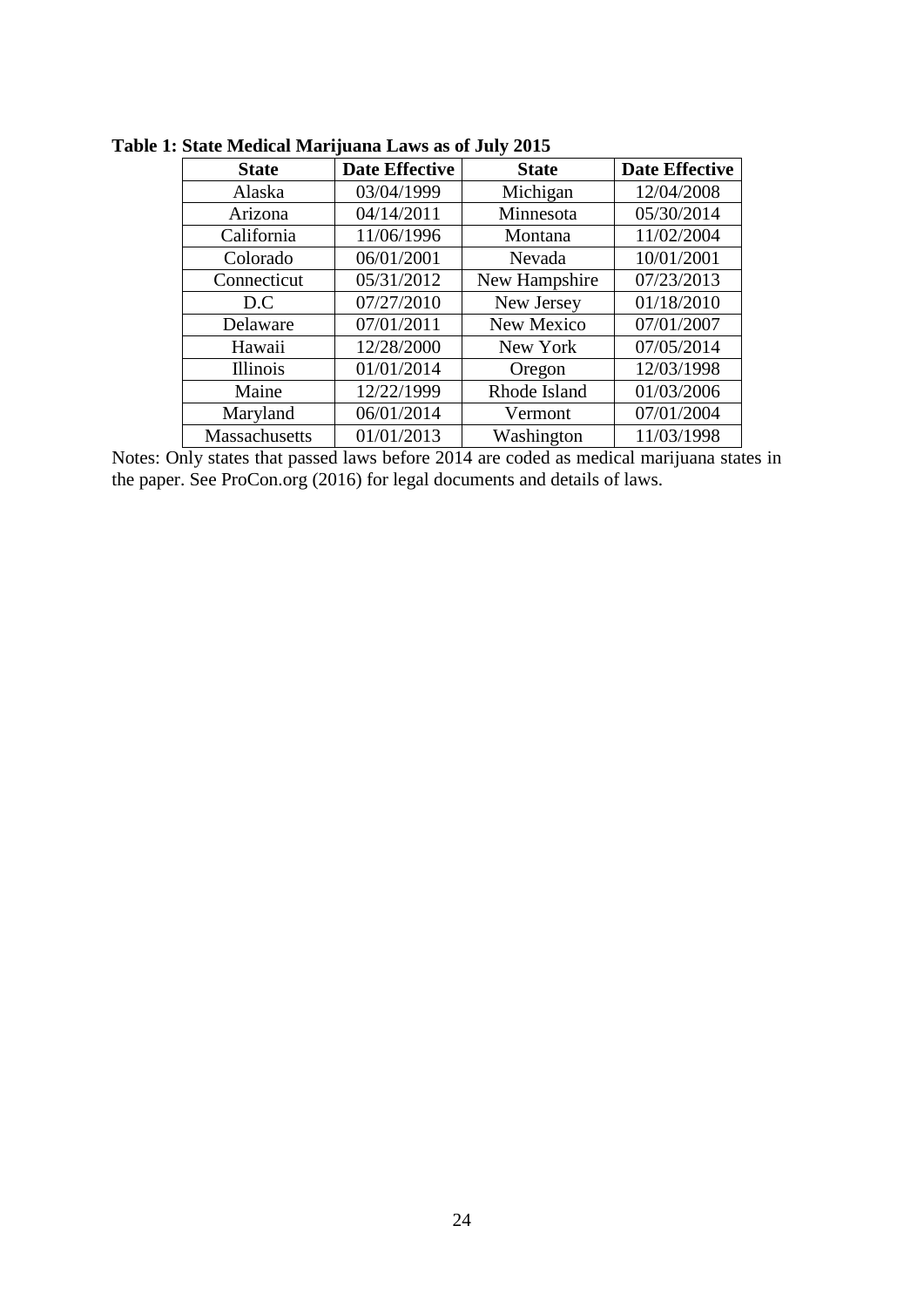|                   | <b>High School</b> |           | Full-Time |           | Part-Time |           |
|-------------------|--------------------|-----------|-----------|-----------|-----------|-----------|
|                   |                    |           | College   |           |           | College   |
|                   | Mean               | <b>SD</b> | Mean      | <b>SD</b> | Mean      | <b>SD</b> |
| Homework          | 47.8               | 1.3       | 92.4      | 3.1       | 43.4      | 2.3       |
| HW (if $> 0$ )    | 113.4              | 2.3       | 214.2     | 5.2       | 161.0     | 5.4       |
| Pr(HW > 0)        | 0.42               |           | 0.43      |           | 0.27      |           |
| Class             | 206.0              | 3.1       | 70.7      | 2.9       | 31.9      | 2.3       |
| Class (if $> 0$ ) | 375.9              | 2.1       | 230.3     | 5.6       | 188.4     | 7.0       |
| Pr(Class > 0)     | 0.55               |           | 0.31      |           | 0.17      |           |
| Television        | 124.9              | 2.0       | 116.8     | 2.5       | 108.7     | 2.8       |
| TV (if $> 0$ )    | 164.2              | 2.2       | 165.7     | 2.9       | 153.0     | 3.3       |
| Pr(TV > 0)        | 0.76               |           | 0.70      |           | 0.71      |           |
| Male              | 0.51               |           | 0.45      |           | 0.41      |           |
| Age               | 16.32              | 0.016     | 24.14     | 0.11      | 30.47     | 0.21      |
| Metro<br>Locale   | 0.84               |           | 0.87      |           | 0.89      |           |
| White             | 0.78               |           | 0.77      |           | 0.80      |           |
| <b>Black</b>      | 0.15               |           | 0.14      |           | 0.13      |           |
| Hispanic          | 0.22               |           | 0.13      |           | 0.18      |           |
| Asian             | 0.04               |           | 0.07      |           | 0.04      |           |
| ${\bf N}$         | 6,313              |           | 5,090     |           | 3,276     |           |

**Table 2: Summary Statistics**

Notes: Time doing homework (HW), in class, and watching television (TV) is measured in daily minutes. Means and standard deviations (SD) are weighted by person-day weights that adjust for the unequal probability of sample selection across both households and days.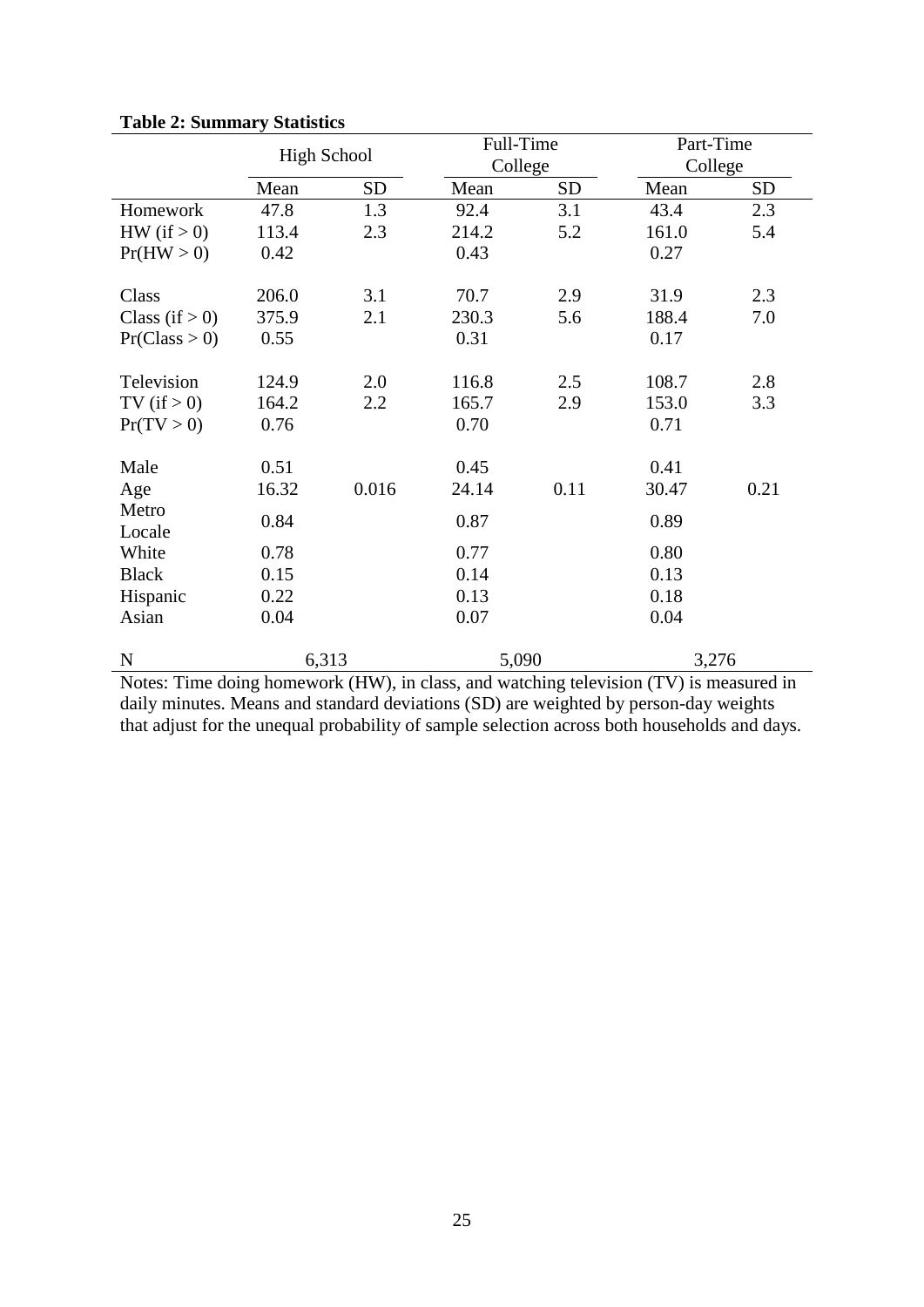|              | <b>High School</b> |            |         | Full-Time |                | Part-Time College |  |
|--------------|--------------------|------------|---------|-----------|----------------|-------------------|--|
|              |                    |            |         | College   |                |                   |  |
|              | (1)                | (2)        | (3)     | (4)       | (5)            | (6)               |  |
|              |                    |            |         |           |                |                   |  |
| Homework     | 11.1               | 13.6       | 35.9    | 32.8      | $-42.6$        | $-41.7$           |  |
|              | (15.3)             | (13.5)     | (37.3)  | (37.0)    | $(11.8)$ ***   | $(12.8)$ ***      |  |
| Adj. $R^2$   | 0.08               | 0.13       | 0.08    | 0.10      | 0.05           | 0.05              |  |
| Pre-law Avg. |                    | 49.1       |         | 82.2      |                | 41.3              |  |
|              |                    |            |         |           |                |                   |  |
| Class        | 5.5                | 1.9        | 16.4    | 13.1      | $-37.3$        | $-36.5$           |  |
|              | (11.5)             | (12.4)     | (17.6)  | (16.6)    | $(15.9)$ **    | $(16.7)$ **       |  |
| Adj. $R^2$   | 0.48               | 0.49       | 0.19    | 0.19      | 0.08           | 0.09              |  |
| Pre-law Avg. |                    | 131.1      |         | 49.3      |                | 22.5              |  |
|              |                    |            |         |           |                |                   |  |
| Television   | $-18.2$            | $-22.0$    | $-28.2$ | $-23.6$   | 63.7           | 60.4              |  |
|              | (11.0)             | $(11.2)^*$ | (24.6)  | (23.1)    | $(29.8)$ **    | $(31.8)*$         |  |
| Adj. $R^2$   | 0.04               | 0.05       | 0.05    | 0.07      | 0.06           | 0.07              |  |
| Pre-law Avg. | 137.1              |            |         | 115.4     |                | 108.3             |  |
|              |                    |            |         |           |                |                   |  |
| $\mathbf N$  | 6,313              |            |         | 5,090     |                | 3,276             |  |
| Student      |                    |            |         |           |                |                   |  |
| Controls     | N <sub>o</sub>     | Yes        | No      | Yes       | N <sub>0</sub> | Yes               |  |

**Table 3: Baseline Estimates of MMLs' Impact on Students' Daily Time Use**

Notes: Time use is measured in daily minutes. Each cell reports the coefficient estimate on the MML indicator from a unique regression. All models contain state, year, diary month, and diary day fixed effects, state-specific linear time trends, and indicators for marijuana decriminalization and marijuana legalization. All estimates are weighted by person-day weights that adjust for the unequal probability of sample selection across both households and days. Standard errors are robust to clustering by state. \*\*\*  $p < 0.01$ . \*\*  $p < 0.05$ . \*  $p < 0.10$ .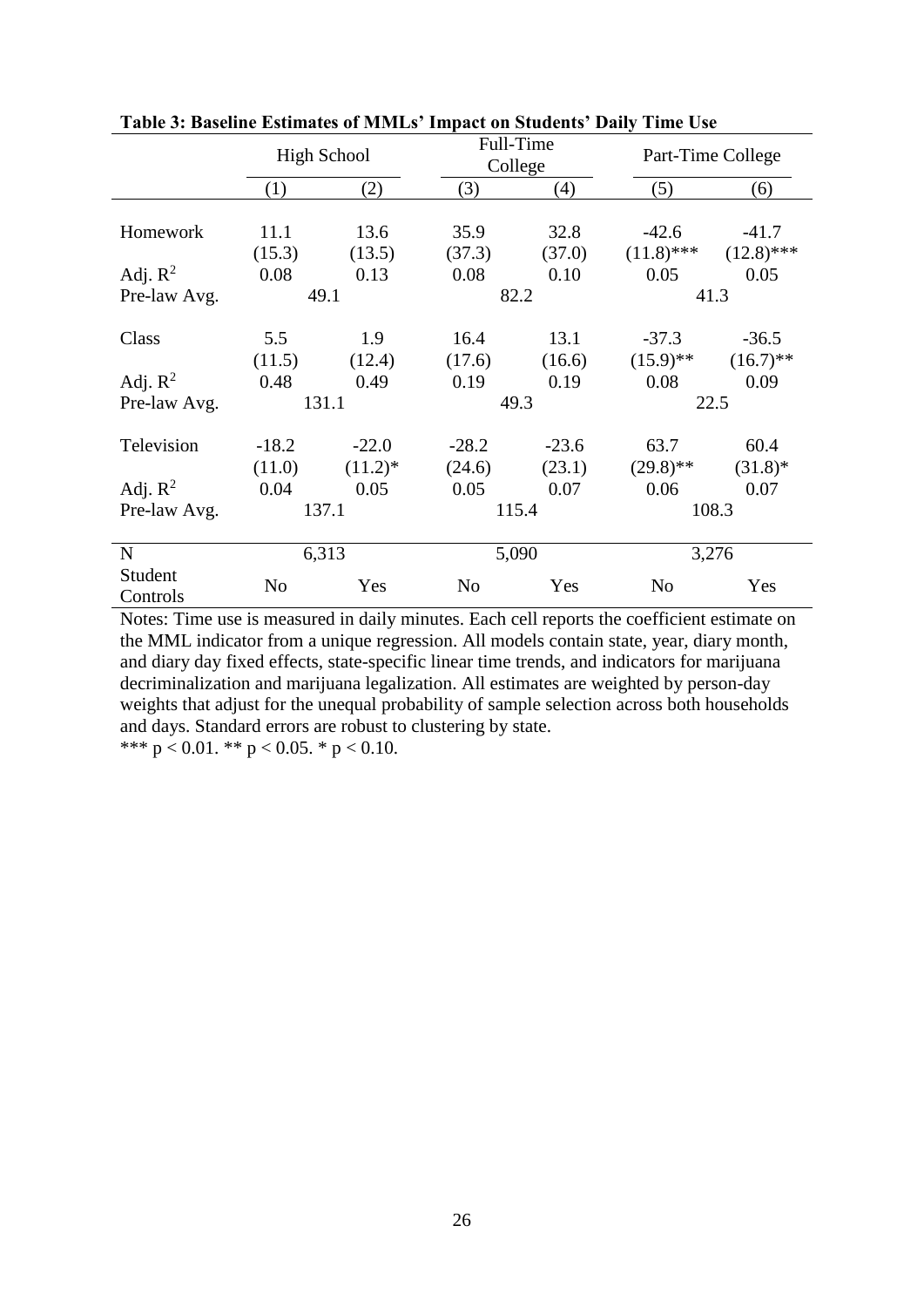|                     | White       | <b>Black</b> | Hispanic | Male        | Female  |
|---------------------|-------------|--------------|----------|-------------|---------|
|                     | (1)         | (2)          | (3)      | (4)         | (5)     |
|                     | $-42.7$     | $-107.5$     | 21.1     | $-54.6$     | $-20.9$ |
| Homework            | $(16.4)$ ** | $(35.1)$ *** | (38.0)   | (55.3)      | (26.3)  |
| Pre-law<br>Avg.     | 33.2        | 38.6         | 30.5     | 27.8        | 43.8    |
|                     | $-41.2$     | $-134.4$     | 9.8      | $-28.9$     | $-22.3$ |
| Class               | $(21.9)*$   | (85.1)       | (46.8)   | (34.1)      | (22.7)  |
| Pre-law<br>Avg.     | 32.7        | 41.1         | 51.9     | 36.9        | 35.1    |
|                     | 64.6        | 132.3        | 138.8    | 93.4        | 56.4    |
| Television          | $(24.8)$ ** | (151.1)      | (93.9)   | $(38.6)$ ** | (48.3)  |
| Pre-law<br>Avg.     | 92.5        | 115.4        | 106.5    | 95.1        | 96.8    |
|                     |             |              |          |             |         |
| ${\bf N}$           | 2,559       | 499          | 506      | 1,116       | 2,160   |
| Student<br>controls | Yes         | Yes          | Yes      | Yes         | Yes     |

**Table 4: Estimates of MMLs' Impact on Part-Time College Students' Daily Time Use, by Gender and Races**

Notes: Time use is measured in daily minutes. Each cell reports the coefficient estimate on the MML indicator from a unique regression. All models contain state, year, diary month, and diary day fixed effects, state-specific linear time trends, and indicators for marijuana decriminalization and marijuana legalization. All estimates are weighted by person-day weights that adjust for the unequal probability of sample selection across both households and days. Standard errors are robust to clustering by state. \*\*\*  $p < 0.01$ . \*\*  $p < 0.05$ . \*  $p < 0.10$ .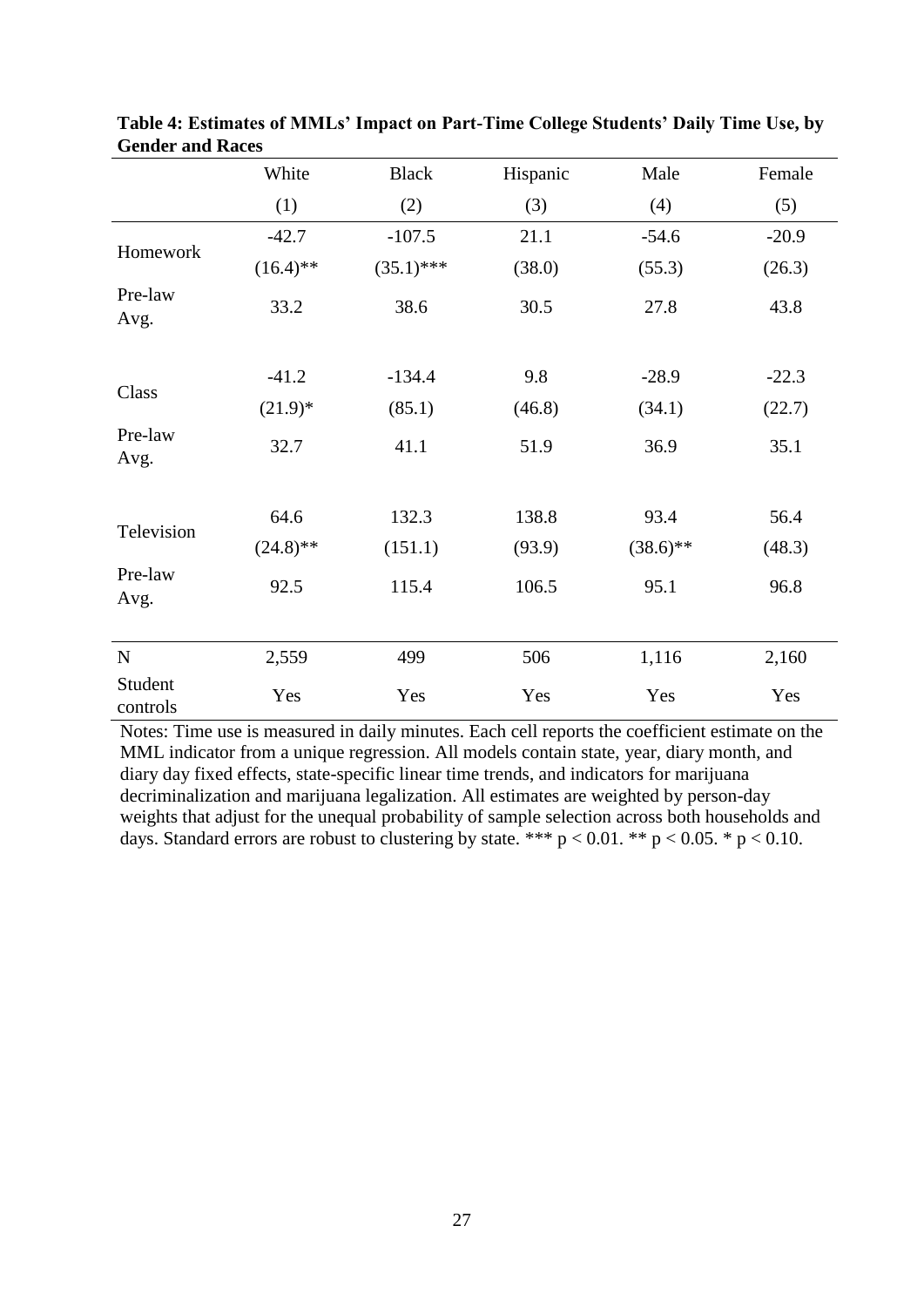|                     | Homework     |             |              | Class  |             | Television  |  |
|---------------------|--------------|-------------|--------------|--------|-------------|-------------|--|
|                     | (1)          | (2)         | (3)          | (4)    | (5)         | (6)         |  |
| Year-2              |              | $-12.0$     |              | 31.7   |             | $-0.9$      |  |
|                     |              | (29.6)      |              | (41.3) |             | (18.5)      |  |
| Year-1              |              | 10.8        |              | 33.5   |             | 27.7        |  |
|                     |              | (17.6)      |              | (25.4) |             | (32.3)      |  |
| Year <sub>0</sub>   | $-32.2$      | $-29.8$     | $-43.7$      | $-9.4$ | 10.8        | 28.5        |  |
|                     | (20.8)       | (27.9)      | $(18.9)$ **  | (38.0) | (39.5)      | (57.6)      |  |
| Year 1              | $-49.6$      | $-45.5$     | $-34.7$      | 5.0    | 93.0        | 115.1       |  |
|                     | $(13.8)$ *** | (31.0)      | $(17.8)$ *   | (35.7) | $(43.0)**$  | $(43.3)$ ** |  |
| Year 2              | $-66.4$      | $-59.8$     | $-48.2$      | 2.0    | 8.9         | 38.7        |  |
|                     | $(21.8)$ *** | (37.0)      | $(12.6)$ *** | (38.5) | (24.8)      | (45.0)      |  |
| Year 3              | $-85.2$      | $-77.1$     | $-58.8$      | $-2.4$ | 39.0        | 73.3        |  |
|                     | $(31.1)$ *** | (53.6)      | $(15.9)$ *** | (47.2) | (25.5)      | (49.7)      |  |
| Year 4              | $-120.7$     | $-111.3$    | $-58.3$      | 8.7    | 89.8        | 130.3       |  |
|                     | $(31.9)$ *** | $(59.6)^*$  | $(21.9)$ **  | (53.3) | $(37.9)$ ** | $(60.8)$ ** |  |
| Year $5+$           | $-149.0$     | $-138.4$    | $-79.3$      | $-4.0$ | 62.9        | 108.4       |  |
|                     | $(33.3)$ *** | $(64.2)$ ** | $(24.0)$ *** | (60.4) | (41.5)      | (66.3)      |  |
| Pre-law<br>Avg.     | 41.3         |             | 22.5         |        |             | 108.3       |  |
| ${\bf N}$           | 3,276        | 3,276       | 3,276        | 3,276  | 3,276       | 3,276       |  |
| Student<br>controls | Yes          | Yes         | Yes          | Yes    | Yes         | Yes         |  |

**Table 5: Estimates of Dynamic Effects of MML on Part-Time College Students' Daily Time Use**

Notes: All models contain state, year, diary month, and diary day fixed effects, state-specific linear time trends, and indicators for marijuana decriminalization and marijuana legalization. All estimates are weighted by person-day weights that adjust for the unequal probability of sample selection across both households and days. Standard errors are robust to clustering by state. \*\*\*  $p < 0.01$ . \*\*  $p < 0.05$ . \*  $p < 0.10$ .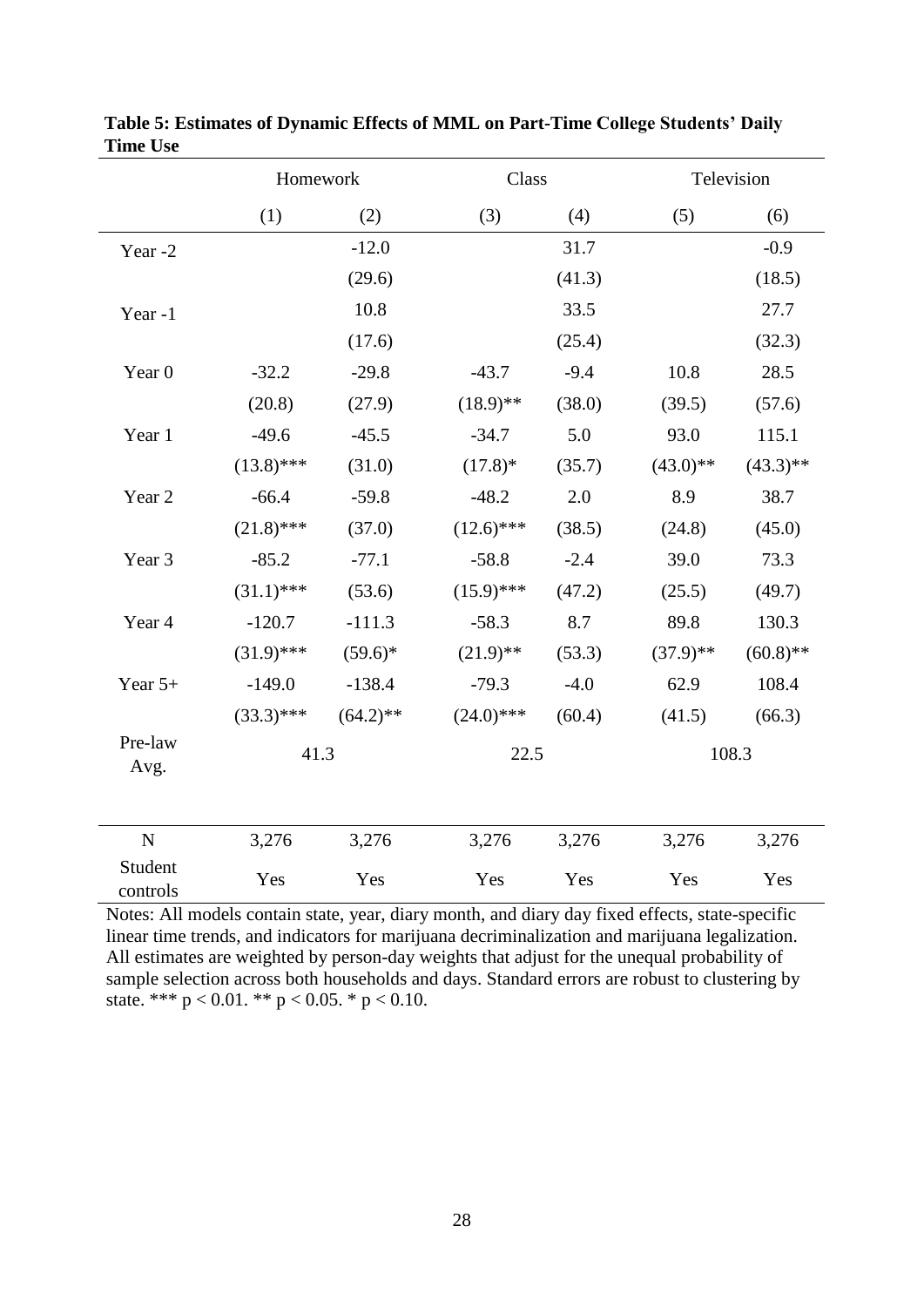|                                 | Homework             | Class               | Television     |
|---------------------------------|----------------------|---------------------|----------------|
|                                 | (1)                  | (2)                 | (3)            |
|                                 | $-0.21$              | $-0.16$             | $-0.01$        |
| Extensive margin                | $(0.09)$ **          | $(0.09)*$           | (0.14)         |
| Pre-law Avg.                    | 0.30                 | 0.20                | 0.76           |
| Proportion of<br>non-sleep time | $-0.05$              | $-0.04$             | 0.05           |
| Pre-law Avg.                    | $(0.01)$ ***<br>0.04 | $(0.02)$ **<br>0.04 | (0.04)<br>0.11 |
|                                 |                      |                     |                |
| $\mathbf N$                     | 3,276                | 3,276               | 3,276          |
| Student controls                | Yes                  | Yes                 | Yes            |

**Table 6: Estimates of MMLs' Impact on Part-Time College Students' Daily Time Use, Alternative Measures**

Notes: All models contain state, year, diary month, and diary day fixed effects, state-specific linear time trends, and indicators for marijuana decriminalization and marijuana legalization. All estimates are weighted by person-day weights that adjust for the unequal probability of sample selection across both households and days. Standard errors are robust to clustering by state. \*\*\*  $p < 0.01$ . \*\*  $p < 0.05$ . \*  $p < 0.10$ .